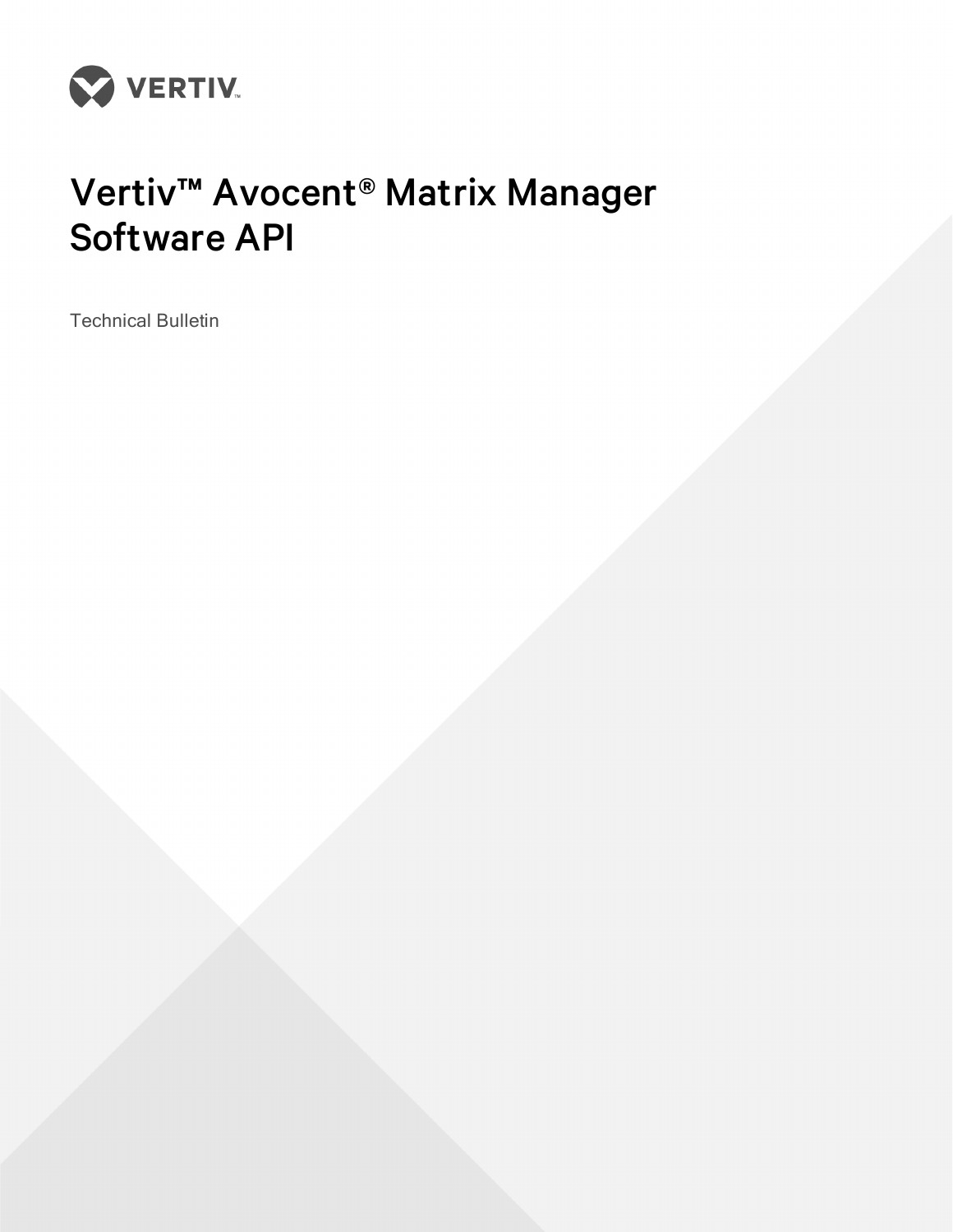# **Technical Support Site**

If you encounter any installation or operational issues with your product, check the pertinent section of this manual to see if the issue can be resolved by following outlined procedures. For additional assistance, visit https://www.VertivCo.com/en-us/support/.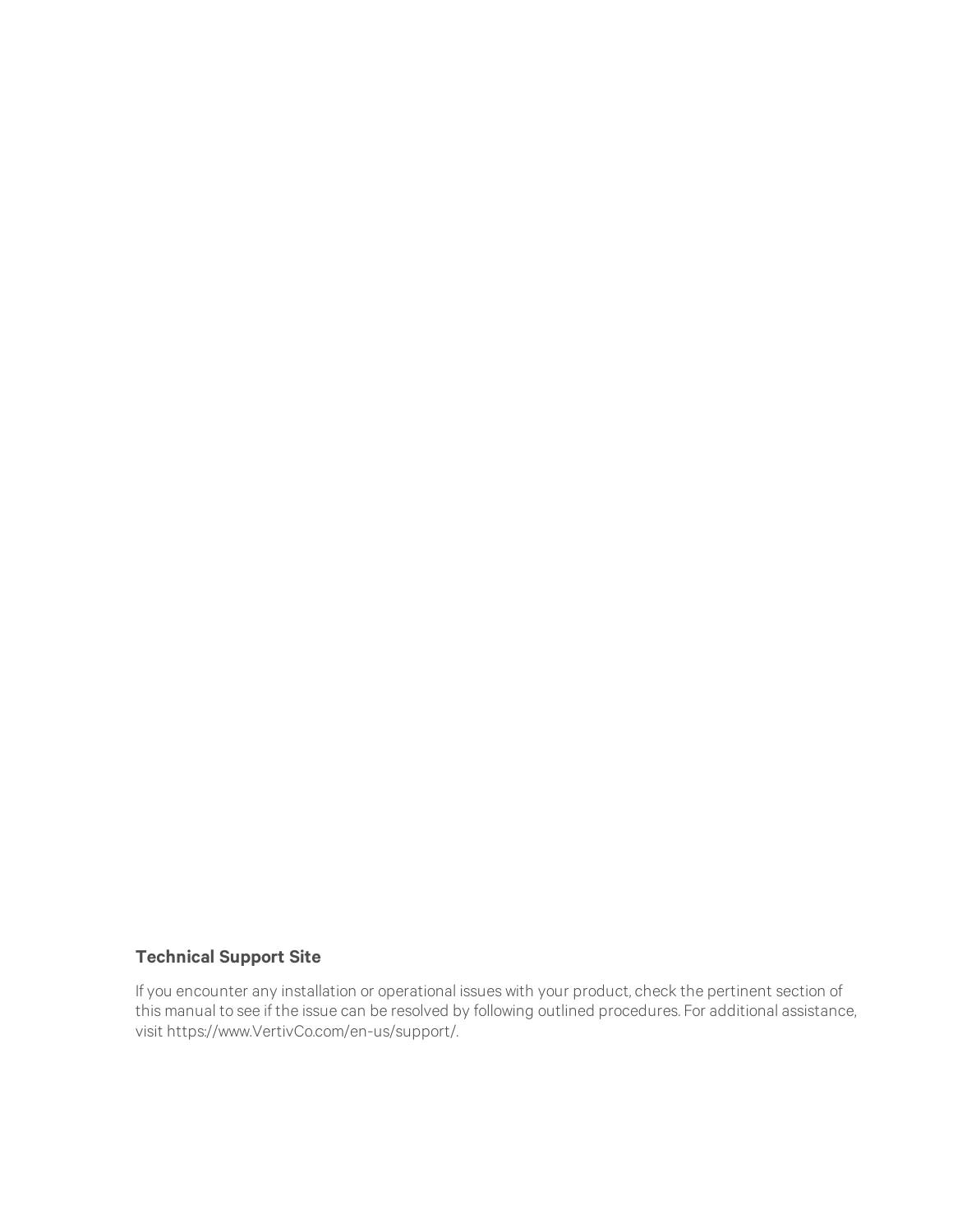# **TABLE OF CONTENTS**

| 2.6 |  |
|-----|--|
|     |  |
|     |  |
| 2.9 |  |
|     |  |
|     |  |
|     |  |
|     |  |
|     |  |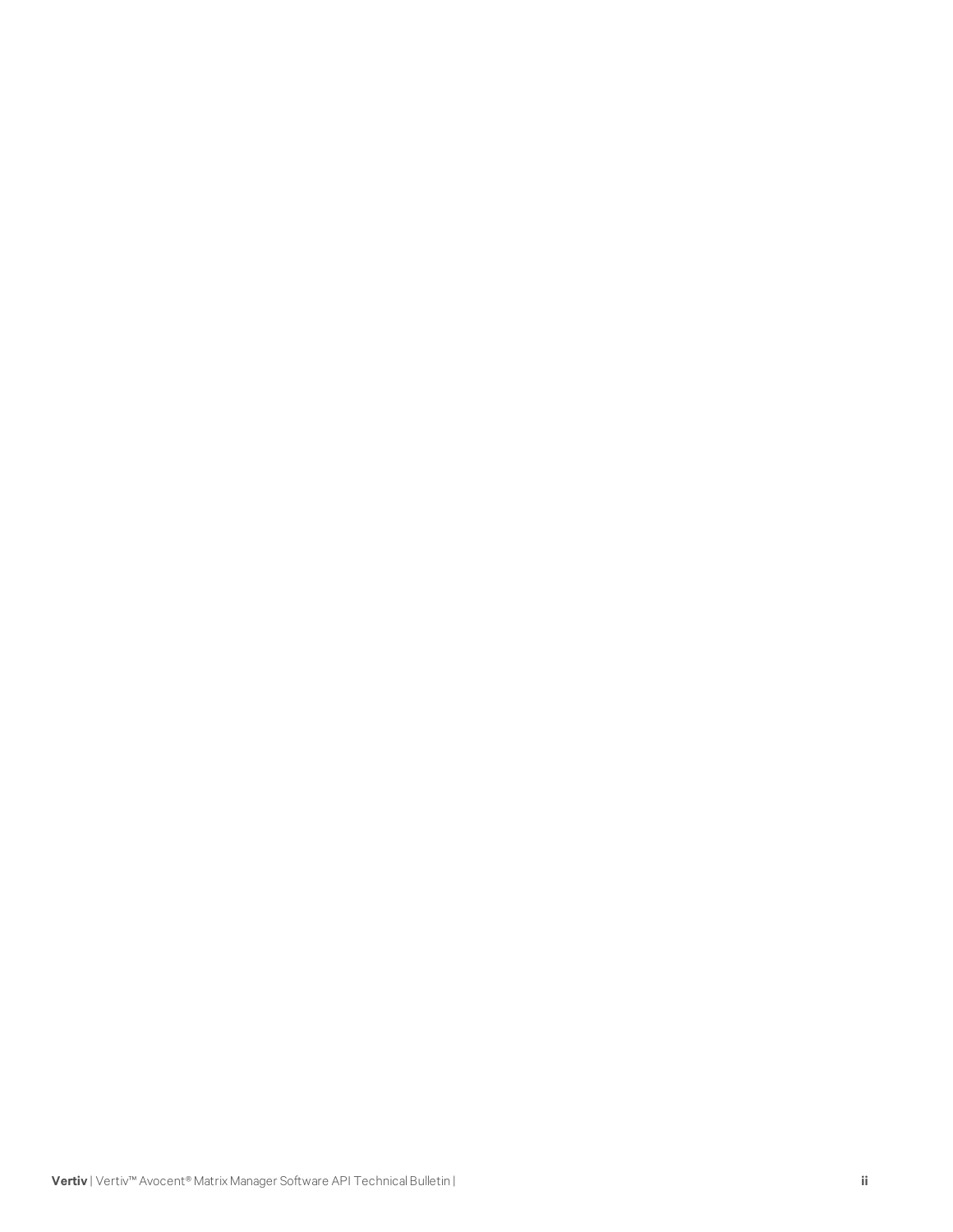

# <span id="page-4-0"></span>**1 OVERVIEW**

The Matrix Manager software utilizes an application programming interface (API) service that allows you to customize or develop third party applications to interact with the Matrix Manager software. The Matrix Manager software external APIs allow administrators with an external API access role to remotely access Matrix Manager software data such as users, devices and sessions. The forced log in/log out of users into receivers as well as the establishing and disconnecting of receiver and transmitter sessions can all be done through the API interface. The External API utilizes open standards such as RESTful Web Service and Telnet. The following sections detail the URL format, parameter information and available data types to a Matrix Manager software user via these APIs.

# <span id="page-4-1"></span>**1.1 Prerequisites**

<span id="page-4-2"></span>Complete the following before invoking the API.

# **1.1.1 Matrix manager software**

The Matrix Manager software should be installed in a recommended server environment with the firewall configured to allow any incoming requests from clients. The default port for REST API is 8443, but it can be changed during the software installation. The software should also be configured to allow access for the required internal or external users, groups and roles. The default port for the Telnet API is 9000 and can be configured from the Manager software Web User Interface (UI). The devices should also be discovered and enrolled.

By default, external API access is disabled, so access must first be enabled to continue.

#### To enable external API access:

- 1. From the Dashboard side navigation bar, select *Setting s – System tab – Extern al API*. The External API pane appears.
- 2. For the external web access API, select *En ab le* from the drop-down menu.

 $-0r-$ 

For Telnet access API:

- a. Select *En ab le* from the drop-down menu.
- b. Enter the Telnet access port number.
- 3. Click *Save*.

#### To access Matrix Manager software using an external API:

- 1. Create a user in Matrix Manager System with Manager API Access.
- 2. Map the user to a user role which has API access.
- 3. In the Web API request or when prompted in the Telenet session, enter the username and password of the user with API access.

### <span id="page-4-3"></span>**1.1.2 REST client**

The REST client must be able to accept self-signed server certificates and configured in Allow All mode for hostname verification for https calls.

For the REST requests, the headers should be entered as follows:

#### Content-type = application/json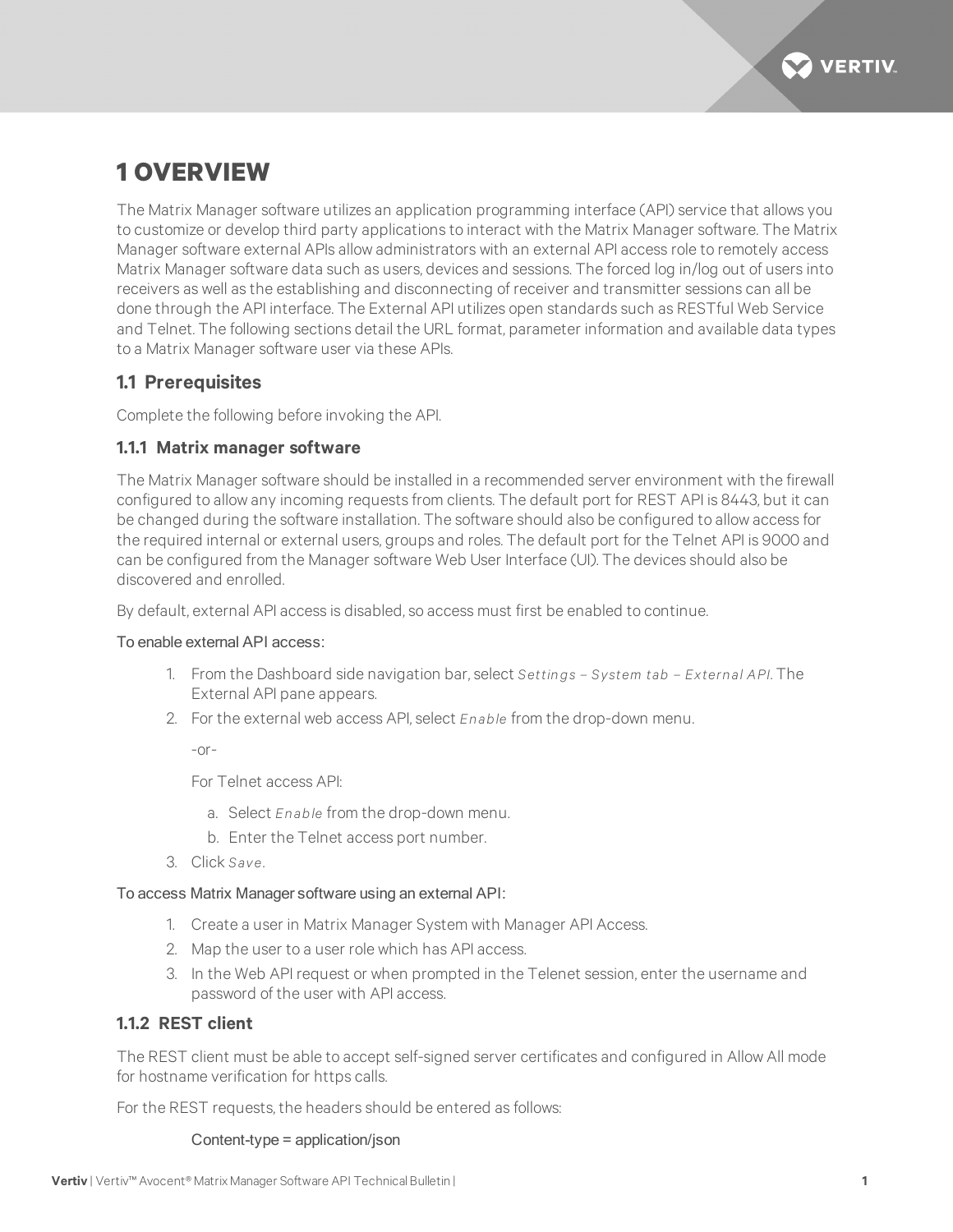

#### Accept = application/json

If one or more optional parameters are specified in the request body, the response is based on the combination of all values.

To access the URL for the external API, enter the following with the corresponding resource name: https://<IP>:<Port>/matrixmanager/ext-api.

### <span id="page-5-0"></span>**1.1.3 Telnet authentication**

In the Telnet API there are two ways to pass parameter:

- JavaScript Object Notation (JSON)
- Plain text

#### NOTE: If you need to filter the data using specific criteria, JSON is the preferred method.

In order to access the Manager software through the Telnet API, you will need to provide an administrator username and password with API access.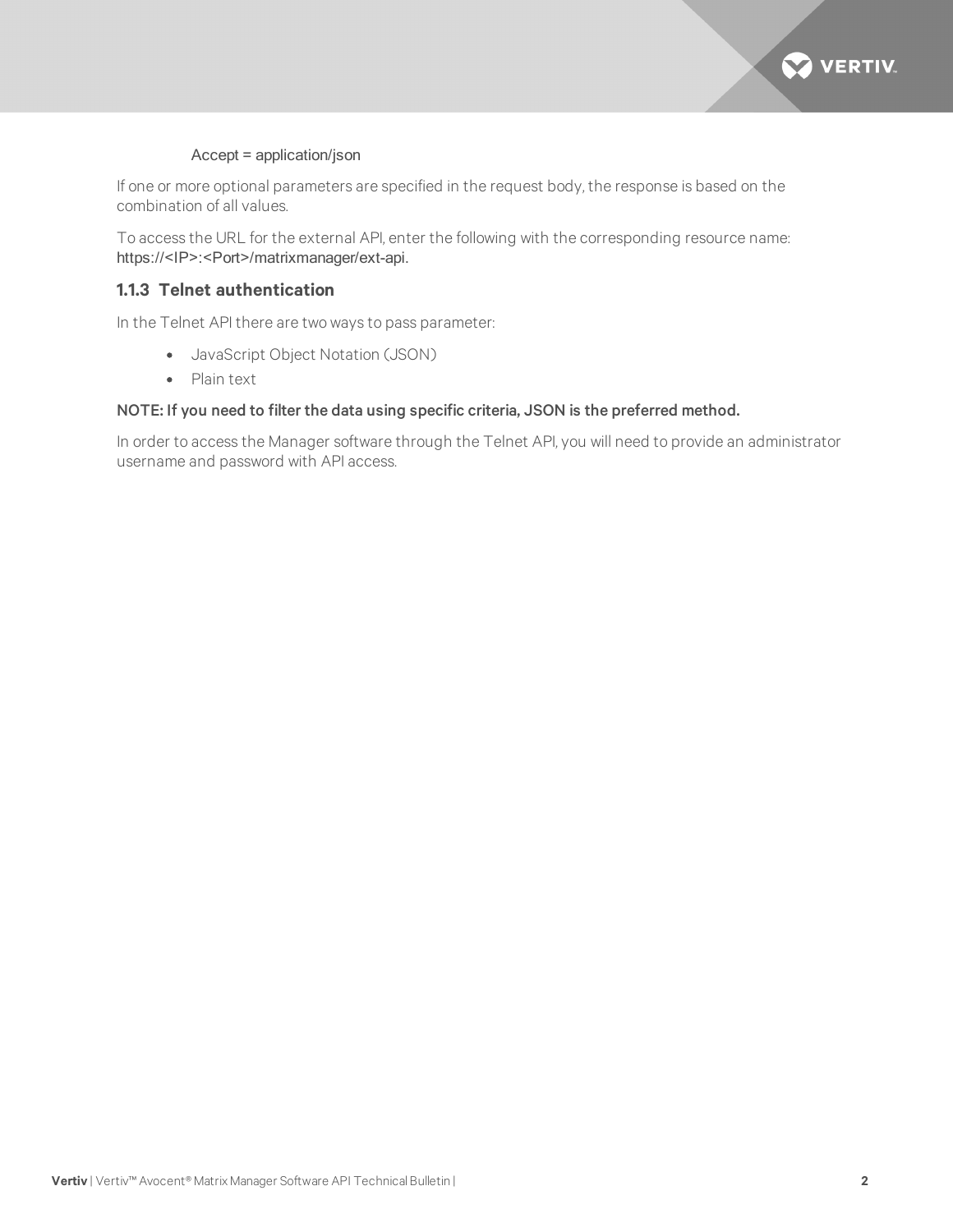**VERTIV** 

# <span id="page-6-0"></span>**2 RESTFUL API REQUESTS**

The following are requests available through the RESTful external API. The requests authenticate and authorize the user to pull data from the Manager software into third party applications.

# <span id="page-6-1"></span>**2.1 Login User Request**

The Matrix Manager software authenticates the admin user and verifies if Login User has device access to receiver. If the user has access to the receiver, the software sends a request to receiver for force login.

| <b>PARAMETER</b> | <b>REQUIRED</b> | <b>TYPE</b> | <b>DESCRIPTION</b>                                                                                                                 |
|------------------|-----------------|-------------|------------------------------------------------------------------------------------------------------------------------------------|
| adminUserName Y  |                 | String[20]  | Admin user name which has MANAGER API ACCESS permission                                                                            |
| adminPassword    |                 | String[40]  | Admin user password for manager software side authentication                                                                       |
| loginUserName    | Y               | String[20]  | Login user name who will be logged in to receiver via force login. User must have DEVICE<br>ACCESS permission on provided receiver |
| rxEID            |                 | String[13]  | Receiver EID                                                                                                                       |

Table 4.1 Login User Request

Resource URL: /login

Methods: POST

Example:

```
Request: POST  MANAGER_BASE_URL/login
Request Body:
{ 
    "adminUserName":"admin",
    "adminPassword":"123",
    "loginUserName":"asingh6",
    "rxEID":"rx1"
}
Response:
Status: 200 OK
```
# <span id="page-6-2"></span>**2.2 Logout User Request**

#### NOTE: Login user must be an admin user and have user session in Matrix Manager system with the specified receiver.

The Matrix Manager software authenticates the admin user and verifies any user session exists in system with provided login user and receiver EID. If verification is successful, the manager software sends a request to the receiver to log out the user from the device and the manager software deletes the user sessions from the system.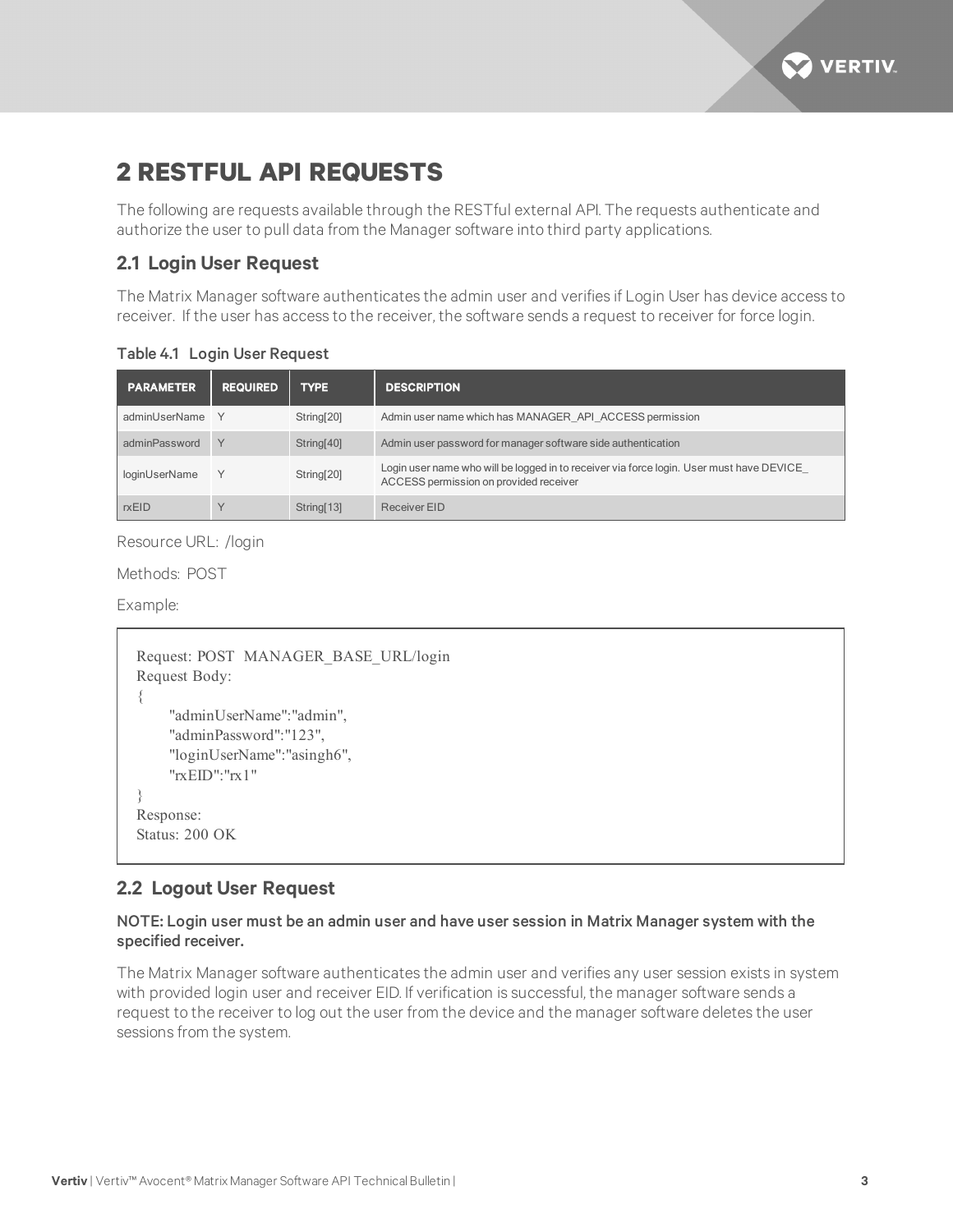

Table 4.2 Logout User Request

| <b>PARAMETER</b> | <b>REQUIRED</b> | <b>TYPE</b> | <b>DESCRIPTION</b>                                                                                                                 |
|------------------|-----------------|-------------|------------------------------------------------------------------------------------------------------------------------------------|
| adminUserName Y  |                 | String[20]  | Admin user name which has MANAGER API ACCESS permission                                                                            |
| adminPassword    |                 | String[40]  | Admin user password for manager software side authentication                                                                       |
| loginUserName    |                 | String[20]  | Login user name who will be logged in to receiver via force login. User must have DEVICE<br>ACCESS permission on provided receiver |
| <b>rxEID</b>     |                 | String[13]  | Receiver EID                                                                                                                       |

Resource URL: /logout

Methods: POST

Example:

```
Request: POST  MANAGER_BASE_URL/logout
Request Body:
{ 
    "adminUserName":"admin",
    "adminPassword":"123",
    "loginUserName":"asingh6",
    "rxEID":"rx1"
}
Response:
Status: 200 OK
```
# <span id="page-7-0"></span>**2.3 Establish Connection (Session) Request**

#### NOTE: Login user must be an admin user and have a user session in the Matrix Manager system with specified receiver.

The Matrix Manager software authenticates the admin user and verifies any user session exists in system with provided login user and receiver EID. The Matrix Manager software verifies if login user has device access permission on provided transmitter EID. If verification is successful, the software sends a request to establish a connection between the receiver and transmitter in the provided mode. The software then updates the connection details on the system.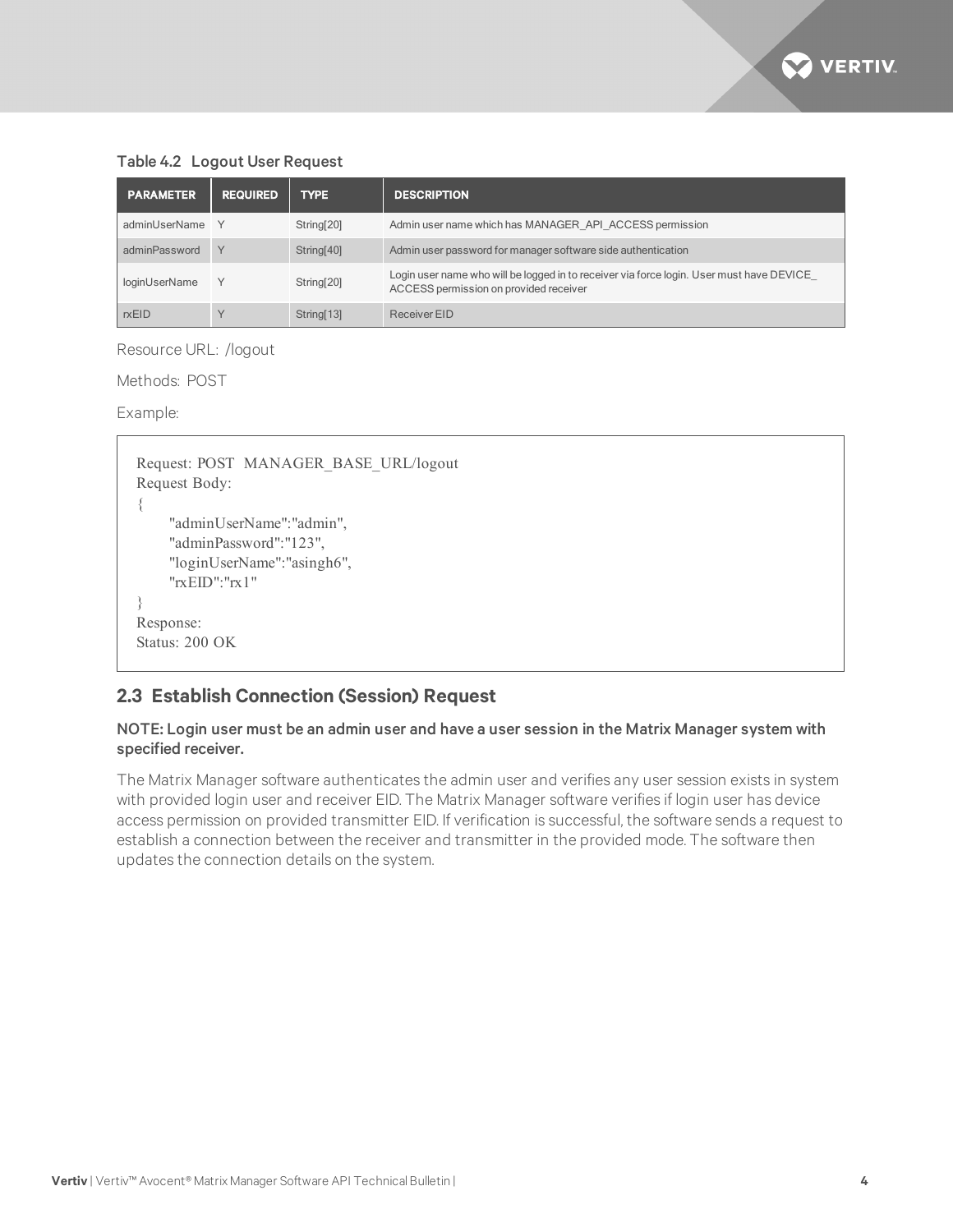

| <b>PARAMETER</b> | <b>REQUIRED</b> | <b>TYPE</b> | <b>VALUES</b>               | <b>DESCRIPTION</b>                                                                                                                 |
|------------------|-----------------|-------------|-----------------------------|------------------------------------------------------------------------------------------------------------------------------------|
| adminUserName Y  |                 | String[20]  | $\star$                     | Admin user name which has MANAGER API ACCESS permission                                                                            |
| adminPassword    | Y               | String[40]  | $\star$                     | Admin user password for manager software side authentication                                                                       |
| loginUserName    | Y               | String[20]  | $\star$                     | Login user name who will be logged in to receiver via force login. User<br>must have DEVICE ACCESS permission on provided receiver |
| rxEID            | Y               | String[13]  | $\star$                     | Receiver EID                                                                                                                       |
| txEID            | Y               | String[13]  | $\star$                     | <b>Transmitter EID</b>                                                                                                             |
| modeAllowed      | Υ               | Enum        | share mode, private<br>mode | Connection mode                                                                                                                    |

Table 4.3 Establish Connection Request

#### NOTE: \*Values based on the parameter.

Resource URL: / connect

Methods: POST

Example:

```
Request: POST  MANAGER_BASE_URL/ connect
Request Body:
{ 
    "adminUserName":"admin",
    "adminPassword":"123",
    "loginUserName":"asingh6",
    "rxEID":"rx1",
    "txEID":"tx1",
     "modeAllowed":"share_mode"
}
Response:
Status: 200 OK
```
### <span id="page-8-0"></span>**2.4 Disconnect Connection (Session) Request**

NOTE: Login user must be and admin user and have a user session in the Matrix Manager system with the specified receiver.

The Matrix Manager software authenticates the admin user and verifies any user session exists in system with the provided login user and receiver EID. The software also verifies if a connection exists with user session. If verification is successful, the software sends the disconnect request to device.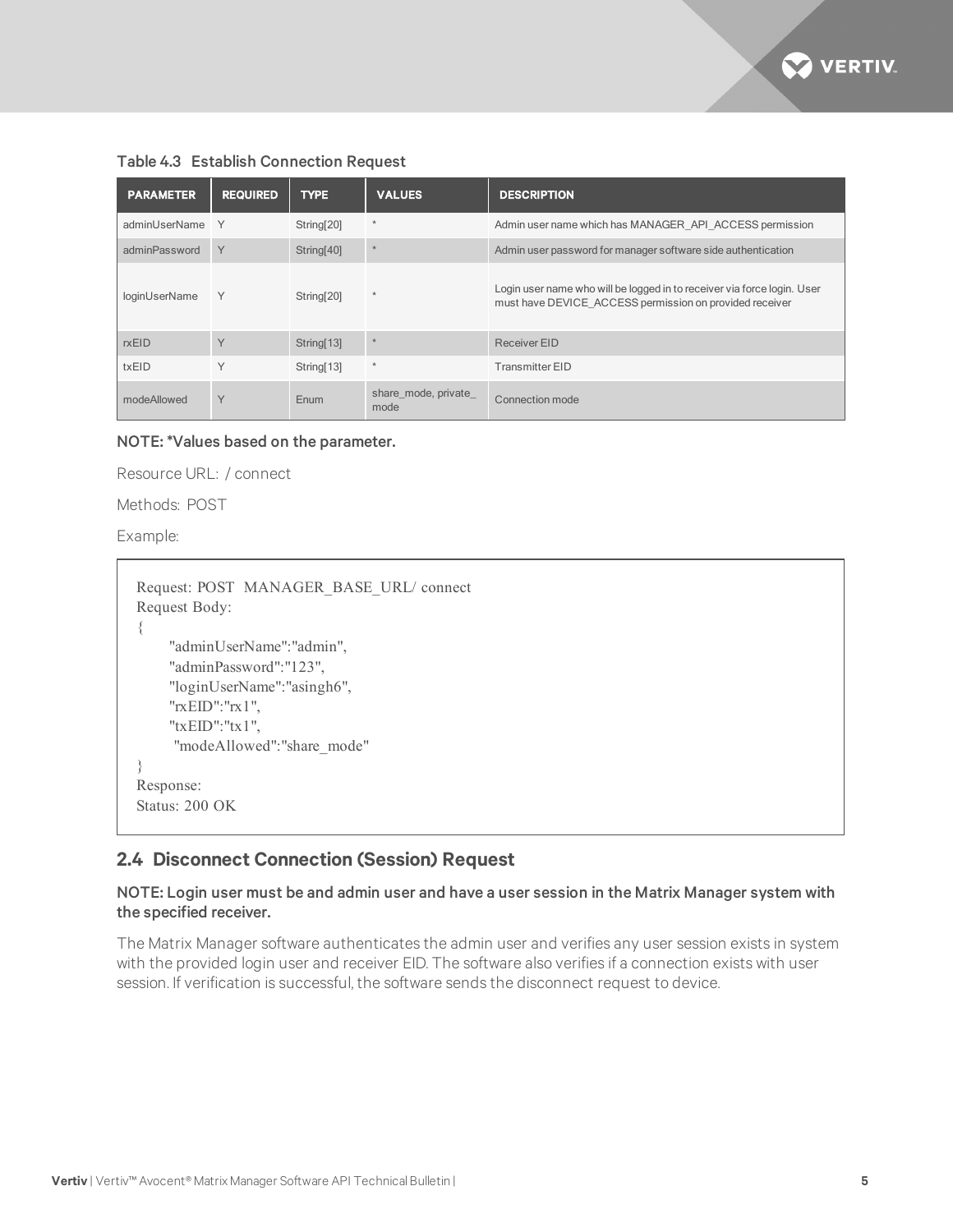

Table 4.4 Disconnect Session Request

| <b>PARAMETER</b> | <b>REQUIRED</b> | <b>TYPE</b> | <b>DESCRIPTION</b>                                                                                                                 |
|------------------|-----------------|-------------|------------------------------------------------------------------------------------------------------------------------------------|
| adminUserName Y  |                 | String[20]  | Admin user name which has MANAGER API ACCESS permission                                                                            |
| adminPassword    | Υ               | String[40]  | Admin user password for manager software side authentication                                                                       |
| loginUserName    | Y               | String[20]  | Login user name who will be logged in to receiver via force login. User must have DEVICE<br>ACCESS permission on provided receiver |
| rxEID            | $\vee$          | String[13]  | Receiver EID                                                                                                                       |
| txEID            |                 | String[13]  | <b>Transmitter EID</b>                                                                                                             |

Resource URL: / disconnect

Methods: POST

Example:

```
Request: POST  MANAGER_BASE_URL/ disconnect
Request Body:
{ 
    "adminUserName":"admin",
    "adminPassword":"123",
    "loginUserName":"asingh6",
    "rxEID":"rx1",
    "txEID" :"tx1"
}
Response:
Status: 200 OK
```
# <span id="page-9-0"></span>**2.5 Get Users List Request**

The API can be used to retrieve a list of all users in the Matrix Manager system with their username, first name, last name and user description information. If the optional username field is specified in the request, then the details of the user account corresponding to the given username is returned.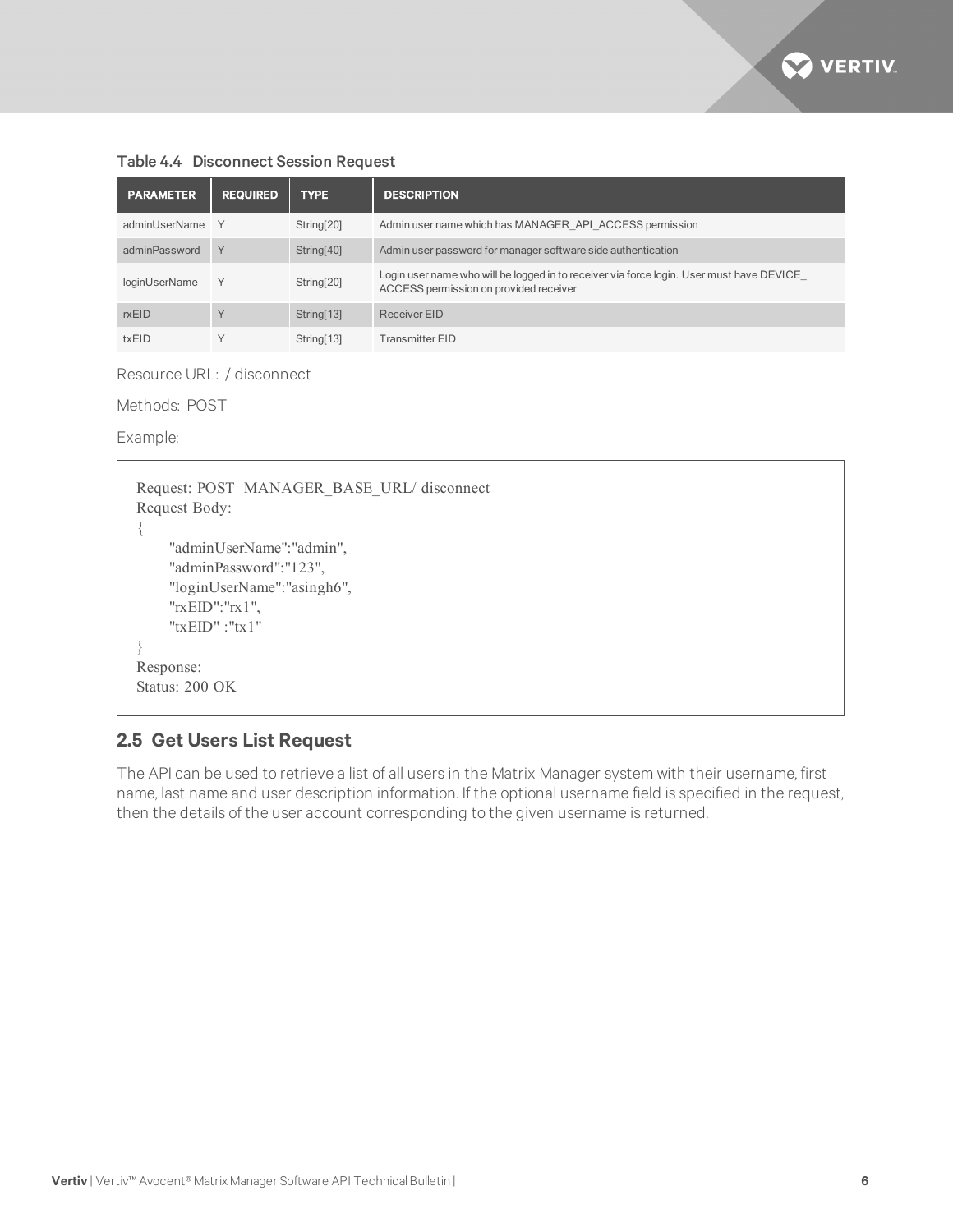

#### Table 4.5 Get Users List Request

| <b>PARAMETER</b> | <b>REQUIRED</b> | <b>TYPE</b>   | <b>DESCRIPTION</b>                                                                                                                                                                      |
|------------------|-----------------|---------------|-----------------------------------------------------------------------------------------------------------------------------------------------------------------------------------------|
| adminUserName Y  |                 | String        | Admin user name which has MANAGER API ACCESS permission                                                                                                                                 |
| adminPassword    |                 | <b>String</b> | Admin user password for manager software side authentication                                                                                                                            |
| userName         | N               | String        | Optional username of the user account to be retrieved from Matrix manager, (If there is no username<br>specified, and then all users from Matrix manager will be returned in response). |

#### Table 4.6 Get Users List Response

| <b>PARAMETER</b> | <b>REQUIRED</b> | <b>TYPE</b> | <b>DESCRIPTION</b>      |
|------------------|-----------------|-------------|-------------------------|
| userName         | $\vee$          | String      | User account name       |
| firstName        | $\checkmark$    | String      | User account first name |
| lastName         |                 | String      | User account last name  |
| description      |                 | String      | User description        |

Resource URL: MANAGER\_BASE\_URL/getUsers

Methods: POST

Example: Get specific user account information.

```
Request Body:
{
"adminUserName":"roger",
"adminPassword":"123456",
"userName":"roger"
}
Response: Status: 200 OK
\Gamma{
 "userName" : "roger",
 "firstName" : "roger",
 "lastName" : "liu",
 "description" : "System Administrator."
}
]
```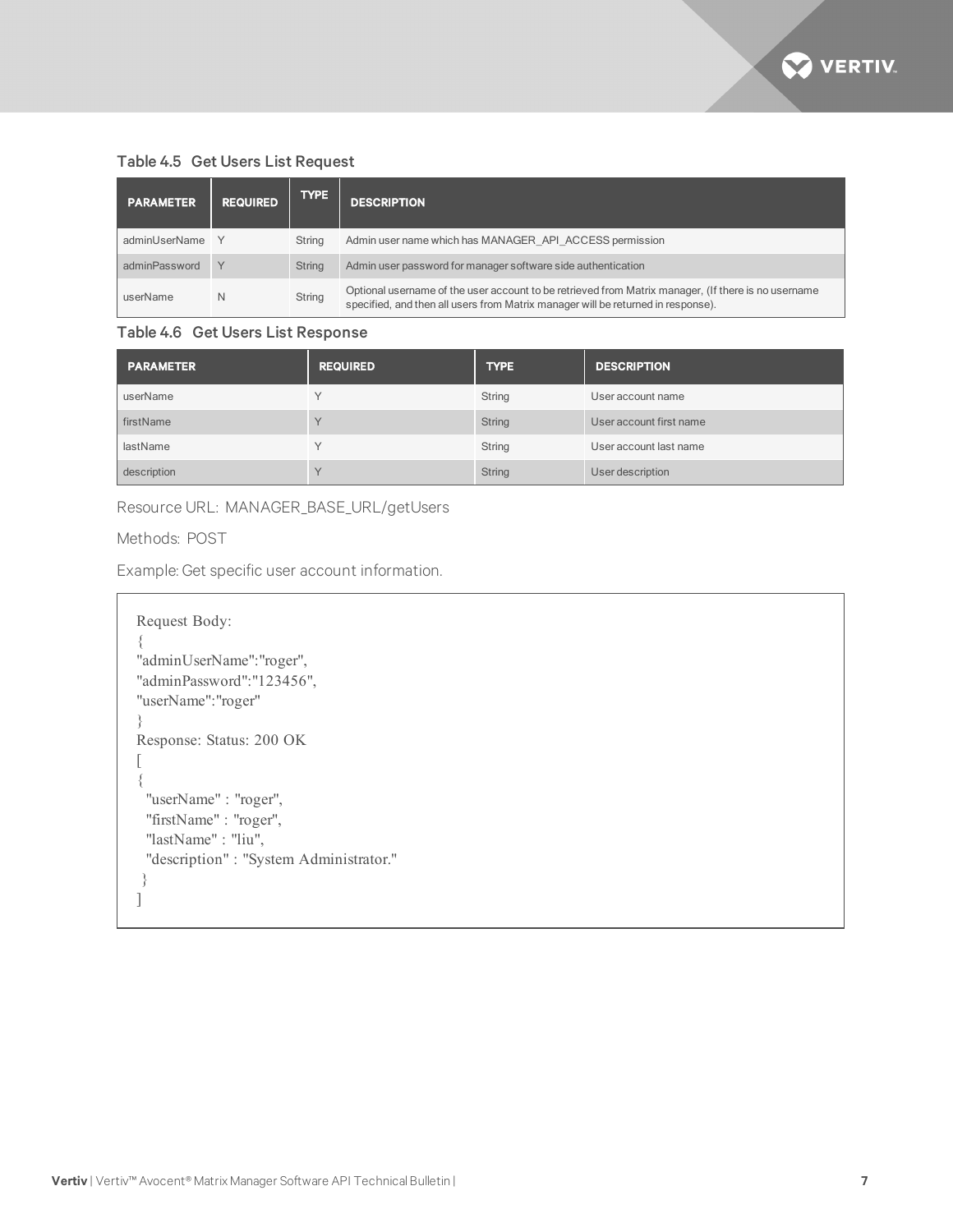

Example: Get all user accounts list from Matrix Manager software.

```
Request Body:
{
"adminUserName":"roger",
"adminPassword":"123456"
}
Response: Status: 200 OK
[ 
{
 "userName" : "roger",
 "firstName" : "roger",
 "lastName" : "liu",
 "description" : "System Administrator.",
},
{
 "userName" : "Admin",
 "firstName" : "Matrix",
 "lastName" : "Admin",
 "description" : "System Default Admin User.",
}
]
```
# <span id="page-11-0"></span>**2.6 Get Device List Request**

The API can be used to retrieve the list of all devices in the Matrix Manager system. If one or more of the optional parameters (device name, EID or type) are specified in the request body, then information about devices matching the specified criteria are returned.

| <b>PARAMETER</b> | <b>REQUIRED</b> | <b>TYPE</b>   | <b>VALUES</b>                 | <b>DESCRIPTION</b>                                                                                                                                                                                                         |
|------------------|-----------------|---------------|-------------------------------|----------------------------------------------------------------------------------------------------------------------------------------------------------------------------------------------------------------------------|
| adminUserName Y  |                 | String        | $\ast$                        | Admin user name which has MANAGER API ACCESS                                                                                                                                                                               |
| adminPassword    | Y               | String        | $\ast$                        | Admin user password for manager software side authentication                                                                                                                                                               |
| deviceName       | N               | String        | $\star$                       | Optional device name parameter to obtain details of a particular device                                                                                                                                                    |
| eid              | N               | String        | $\star$                       | Optional EID parameter to obtain details of a particular device                                                                                                                                                            |
| deviceType       | N               | String        | IX, tx, swx,                  | Optional device type parameter to obtain a list of particular type of devices.                                                                                                                                             |
| system           | N               | <b>String</b> | Matrix.<br>HMX.<br><b>AMX</b> | NOTE: These values in this table represent the Avocent <sup>®</sup> HMX Manager software or<br>the Avocent <sup>®</sup> AMX <sup>™</sup> switching system.<br>Optional parameter to query devices from a particular system |

Table 4.7 Get Device List Request

NOTE: \*Values based on the parameter.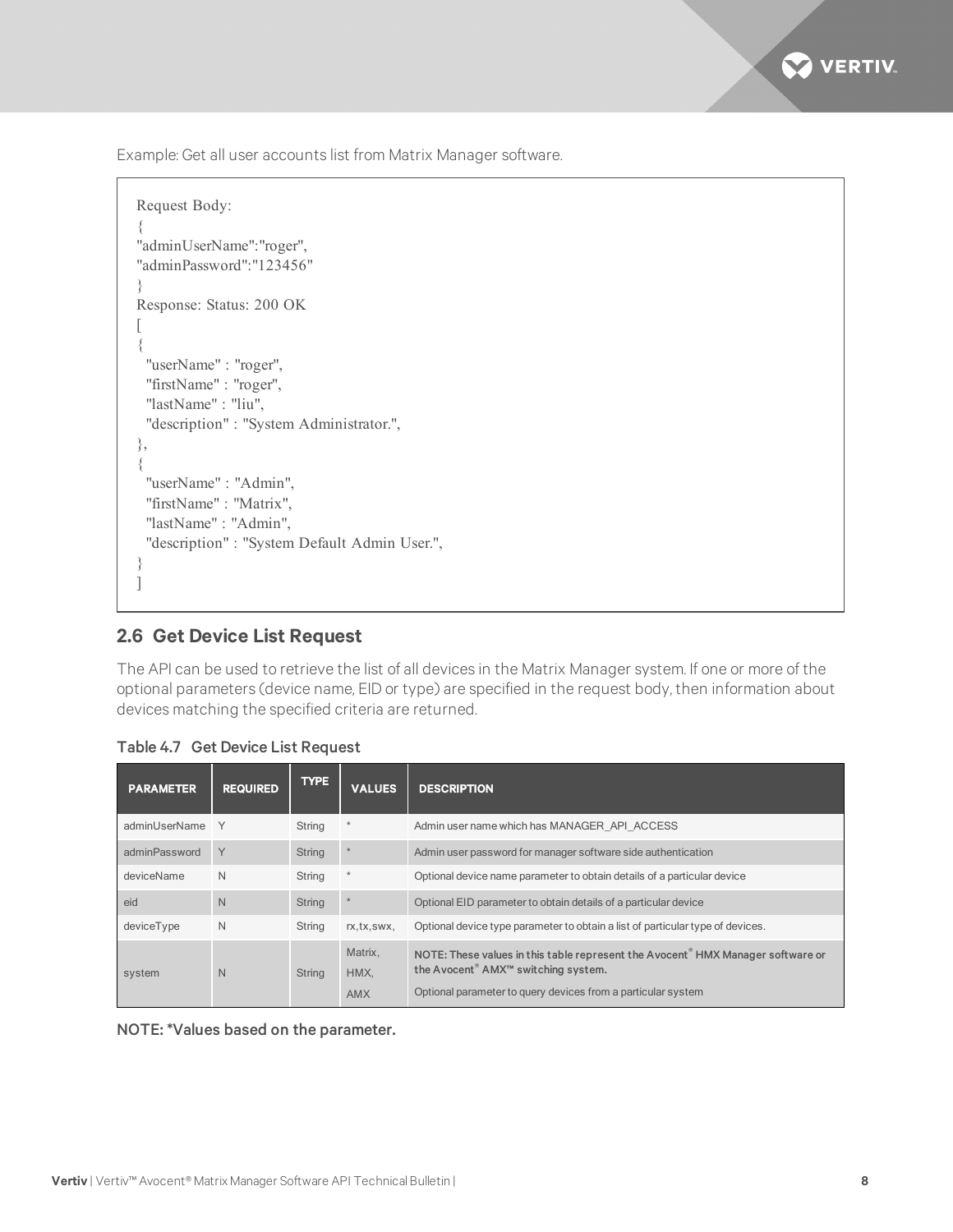

| <b>PARAMETER</b> | <b>REQUIRED</b> | <b>TYPE</b>   | <b>VALUES</b>          | <b>DESCRIPTION</b>                         |
|------------------|-----------------|---------------|------------------------|--------------------------------------------|
| deviceName       | Y               | String        | $\star$                | Device name                                |
| type             | Y               | <b>String</b> | $TX,$ tx, swx,         | Device type                                |
| eid              | Y               | String        | $\star$                | Device EID                                 |
| status           | Y               | String        | $^\star$               | Current status of the device               |
| ipv4Address      | $\mathsf{N}$    | String        | $^\star$               | IPV4 address for switch                    |
| ipv6Address      | N               | String        | $\star$                | IPV6 address for switch                    |
| system           | Y               | String        | Matrix,<br>HMX,<br>AMX | System to which this device belongs to     |
| deviceUid        | N               | String        | $\star$                | Device UID (only for external KVM systems) |

Table 4.8 Get Device List Response

Resource URL: MANAGER\_BASE\_URL/getDevices

Methods: POST

Example: Get specific device (receiver/transmitter) information based on EID.

```
Request Body:
{
"adminUserName":"roger",
"adminPassword":"123456",
"eid":"510162-E00004"
}
Response: Status: 200 OK
[ 
{
 "deviceName" : "MXR5110-RX-DVI-I-E00004",
 "type" : "rx",
 "eid" : "510162-E00004",
 "status" : "ready",
"system" : "Matrix"
}
]
```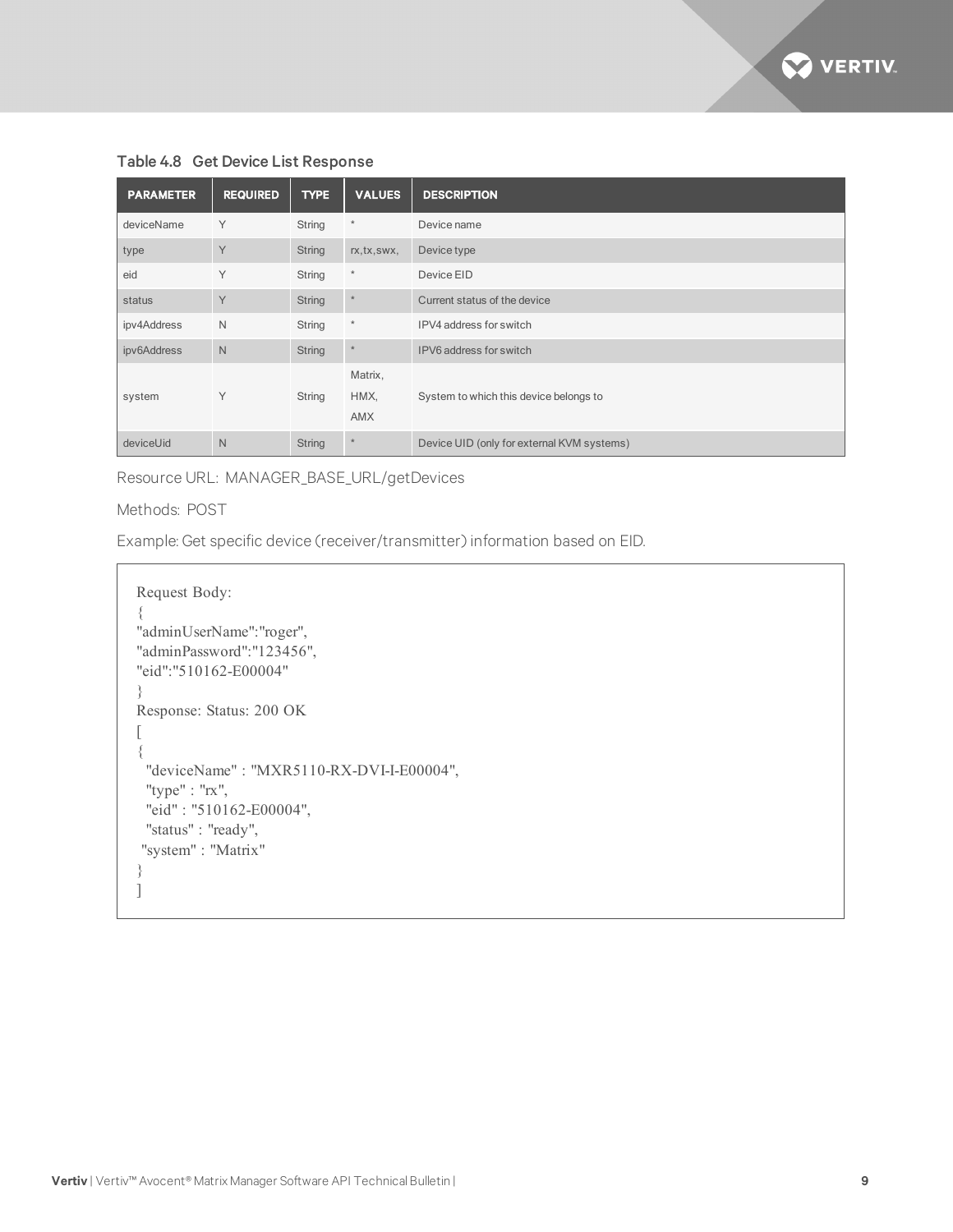

Example: Get specific device (switch) information based on device name.

```
Request Body:
{
"adminUserName":"roger",
"adminPassword":"123456",
"deviceName":"MXS5132-SX-32-3032C6"
}
Response: Status: 200 OK
[ 
{
 "deviceName" : "MXS5132-SX-32-3032C6",
 "type" : "swx",
 "eid" : "520EMR-3032C6",
 "ipv4Address" : "10.207.56.120",
 "ipv6Address" : "fe80::217:ebff:fe30:32c6",
 "status" : "ready",
"system" : "Matrix"
}
]
```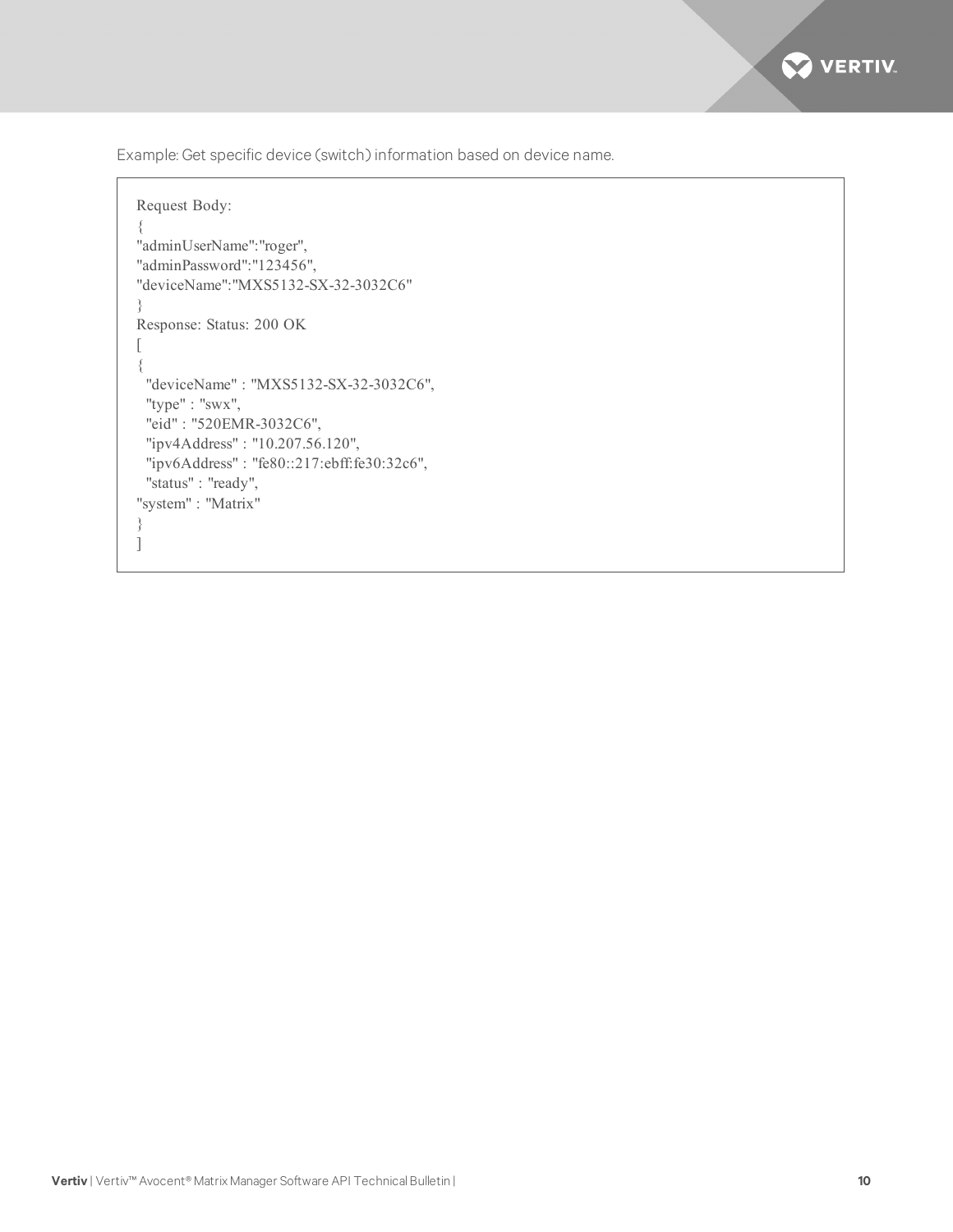

Example: Get specific device (receiver) information based on device type.

```
Request Body:
{
"adminUserName":"roger",
"adminPassword":"123456",
"deviceType":"rx"
}
Response: Status: 200 OK
[ 
{
 "deviceName" : "MXR5110-RX-DVI-I-E05103",
 "type" : "rx",
 "eid" : "510162-E05103",
 "status" : "ready",
 "system" : "Matrix"
},
{
 "deviceName" : "012F121203134044",
 "type" : "rx",
 "eid" : "610162-1BIXT4",
 "system" : "AMX",
 "deviceUid" : "012F121203134044"
}
]
```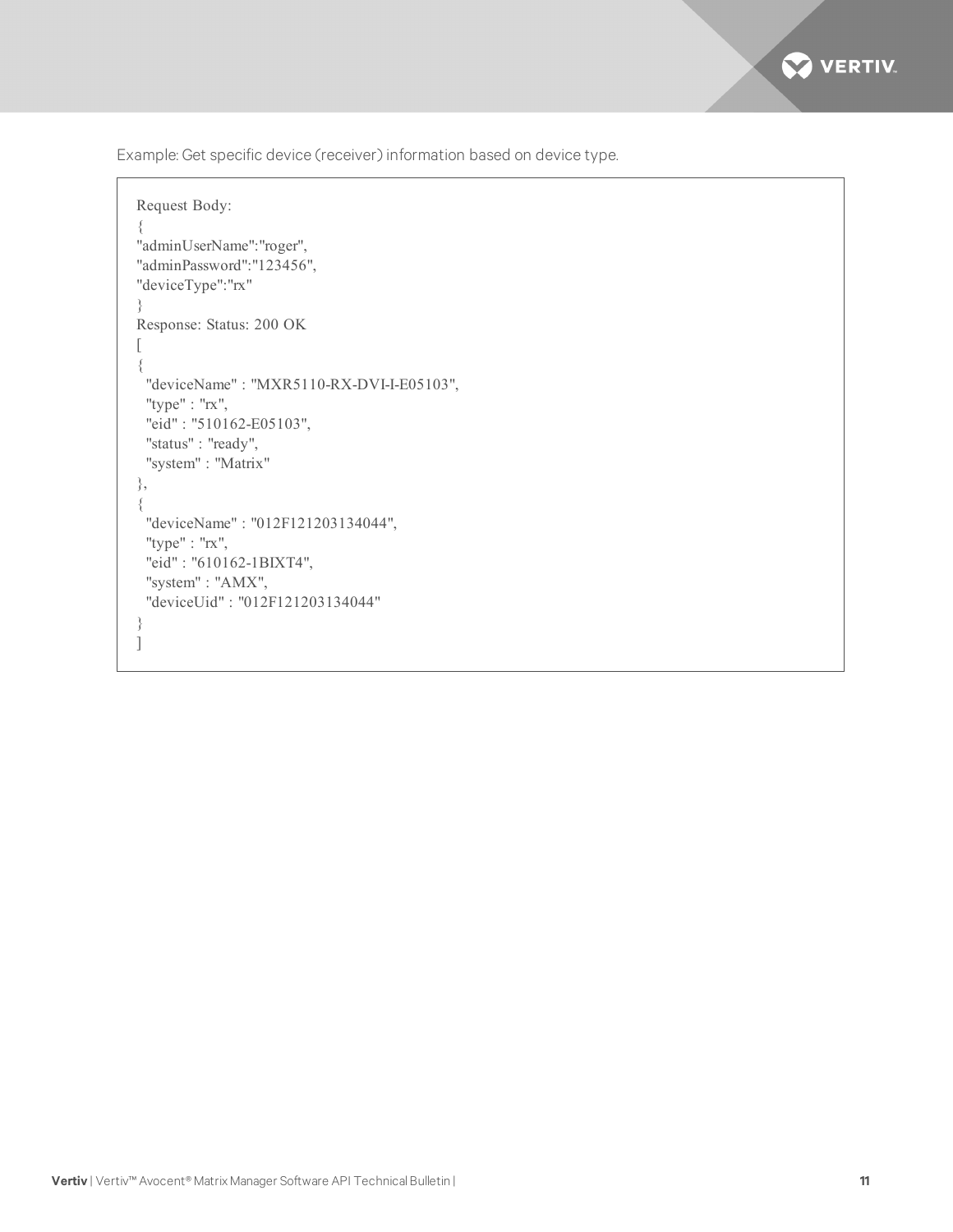

Example: Get full device list from Matrix Manager software.

```
Request Body:
{
"adminUserName":"roger",
"adminPassword":"123456"
}
Response: Status: 200 OK
\Gamma{
 "deviceName" : "MXT5110-TX-DVI-D-E04103",
 "type" : "tx",
 "eid" : "500200-E04103",
 "status" : "ready",
"system" : "Matrix"
},
{
 "deviceName" : "MXS5132-SX-32-3032C6",
 "type" : "swx",
 "eid" : "520EMR-3032C6",
 "ipv4Address" : "10.207.56.120",
 "ipv6Address" : "fe80::217:ebff:fe30:32c6",
 "status" : "ready",
"system" : "Matrix"
},
{
 "deviceName" : "MXR5110-RX-DVI-I-E05139",
 "type" : "rx",
 "eid" : "510162-E05139",
 "status" : "ready",
"system" : "Matrix"
}
]
```
# <span id="page-15-0"></span>**2.7 Authorized Device List For User Request**

The API provides a mechanism to retrieve the list of authorized devices for the given user name. An optional device type parameter can be specified in the request to query for authorized devices of a particular type.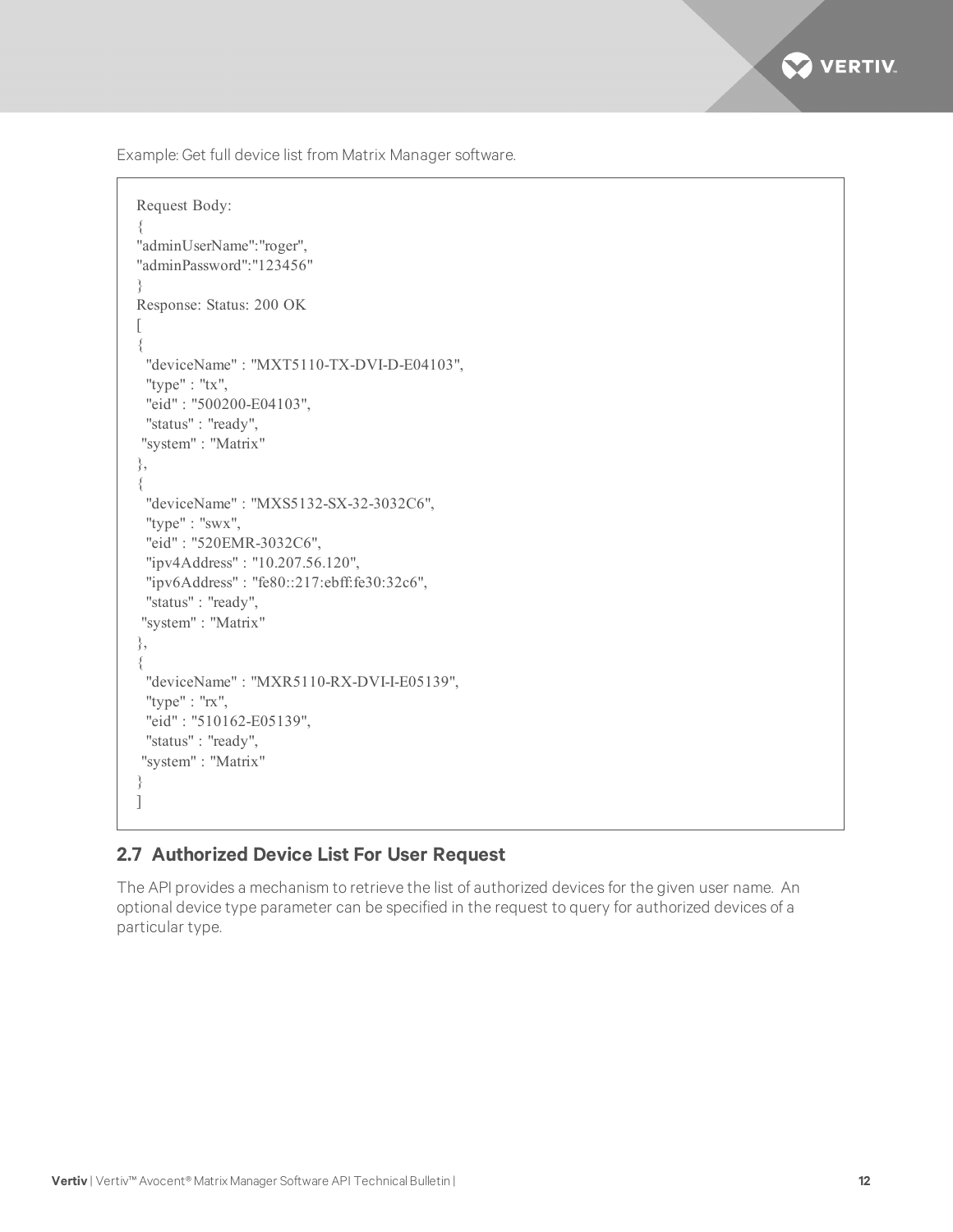

| <b>PARAMETER</b> | <b>REQUIRED</b> | <b>TYPE</b>   | <b>VALUES</b> | <b>DESCRIPTION</b>                                                                                 |  |  |  |  |
|------------------|-----------------|---------------|---------------|----------------------------------------------------------------------------------------------------|--|--|--|--|
| adminUserName    | ∨               | String        | $\star$       | Admin user name which has MANAGER API ACCESS                                                       |  |  |  |  |
| adminPassword    | Y               | String        | $\star$       | Admin user password for manager side authentication                                                |  |  |  |  |
| userName         |                 | String        | $\star$       | userName for which the list of authorized devices is retrieved.                                    |  |  |  |  |
| deviceType       | N               | <b>String</b> | rx, tx, swx   | Optional deviceType parameter to retrieve authorized list of devices of a particular<br>type alone |  |  |  |  |

Table 4.9 Authorized Device List For User Request

NOTE: \*Values based on the parameter.

Table 4.10 Authorized Device List For User Response

| <b>PARAMETER</b> | <b>REQUIRED</b> | <b>TYPE</b>   | <b>VALUES</b>                 | <b>DESCRIPTION</b>                                                                                                                                                                                                    |
|------------------|-----------------|---------------|-------------------------------|-----------------------------------------------------------------------------------------------------------------------------------------------------------------------------------------------------------------------|
| deviceName       | Υ               | String        | $\star$                       | Device name                                                                                                                                                                                                           |
| type             | Y               | <b>String</b> | rx, tx, swx,                  | Device type                                                                                                                                                                                                           |
| eid              | Y               | String        | $^\star$                      | Device EID                                                                                                                                                                                                            |
| status           | N               | <b>String</b> | $\ast$                        | Current status of the device                                                                                                                                                                                          |
| ipv4Address      | $\mathsf{N}$    | String        | $\star$                       | IPV4 address for switch                                                                                                                                                                                               |
| ipv6Address      | N               | <b>String</b> | $\star$                       | IPV6 address for switch                                                                                                                                                                                               |
| system           | Υ               | String        | Matrix,<br>HMX,<br><b>AMX</b> | NOTE: These values in this table represent the Avocent <sup>®</sup> HMX Manager software or<br>the Avocent <sup>®</sup> AMX <sup>™</sup> switching system.<br>Identifier to show this device belongs to which system. |
| deviceUid        | N               | String        | $\star$                       | Device UID (only for External KVM devices)                                                                                                                                                                            |

# NOTE: \*Values based on the parameter.

Resource URL: MANAGER\_BASE\_URL/getDevicesByUser

Methods: POST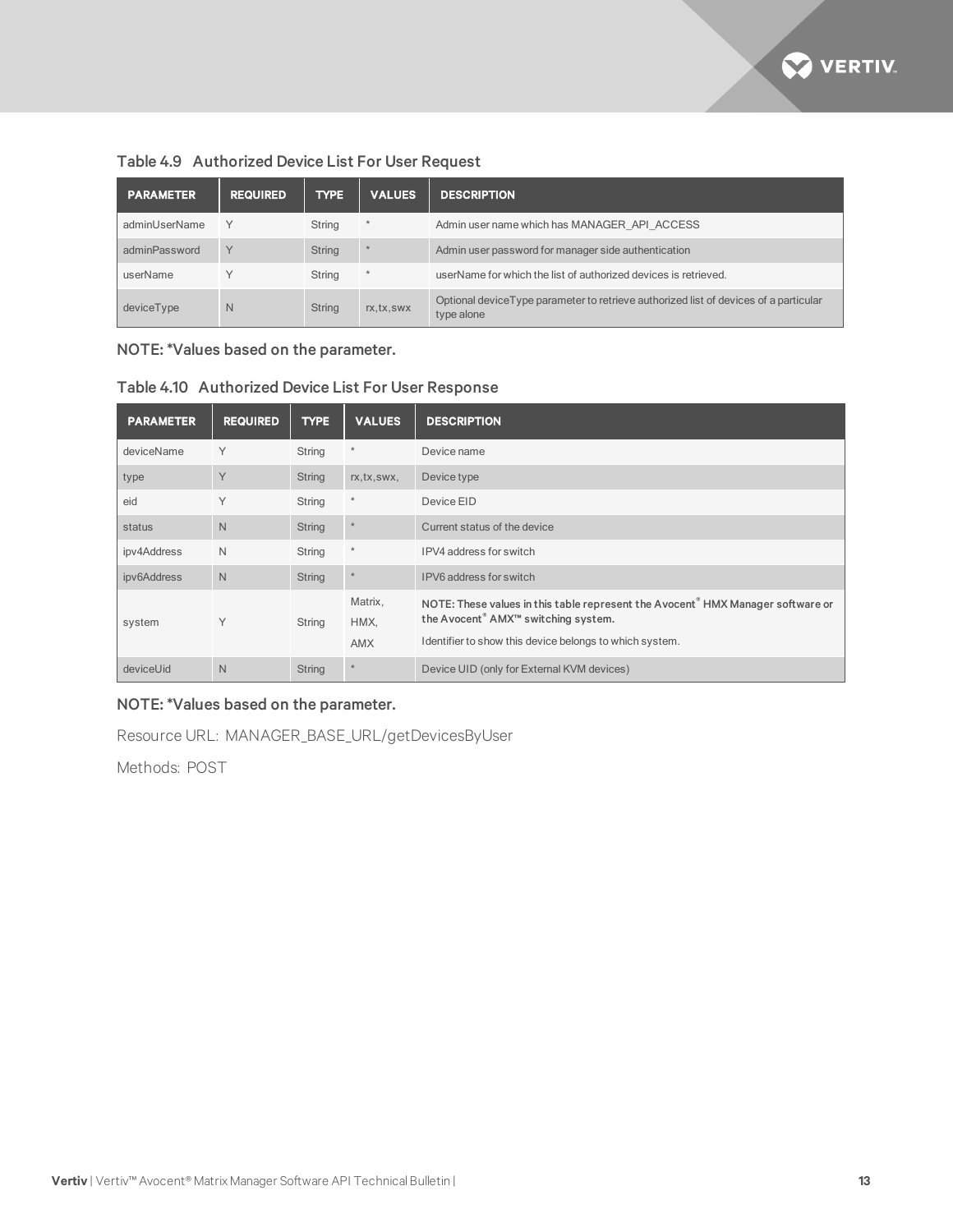

Example: Get authorized device list for user (switches/receivers/transmitters).

```
Request Body:
{
"adminUserName":"roger",
"adminPassword":"123456",
"userName":"charlie"
}
Response: Status: 200 OK
[ 
{
 "deviceName" : "MXR5110-RX-DVI-I-E00004",
 "type" : "rx",
 "eid" : "510162-E00004",
 "status" : "ready",
 "system" : "Matrix"
},
{
 "deviceName" : "MXS5132-SX-32-3032C6",
 "type" : "swx",
 "eid" : "520EMR-3032C6",
 "ipv4Address" : "10.207.56.120",
 "ipv6Address" : "fe80::217:ebff:fe30:32c6",
 "status" : "ready",
 "system" : "Matrix"
},
{
 "deviceName" : "MXT5110-TX-DVI-D-E04022",
 "type" : "tx",
 "eid" : "500200-E04022",
 "status" : "ready",
 "system" : "Matrix"
},
{
 "deviceName" : "MXR5110-RX-DVI-I-E00003",
 "type" : "rx",
 "eid" : "510162-E00003",
 "status" : "ready",
 "system" : "Matrix"
},
{
 "deviceName" : "010F10025426",
 "type" : "tx",
 "system" : "AMX",
 "eid" : "600200-PHCRTY"
},
{
 "deviceName" : "DBotRT_5100PT12",
```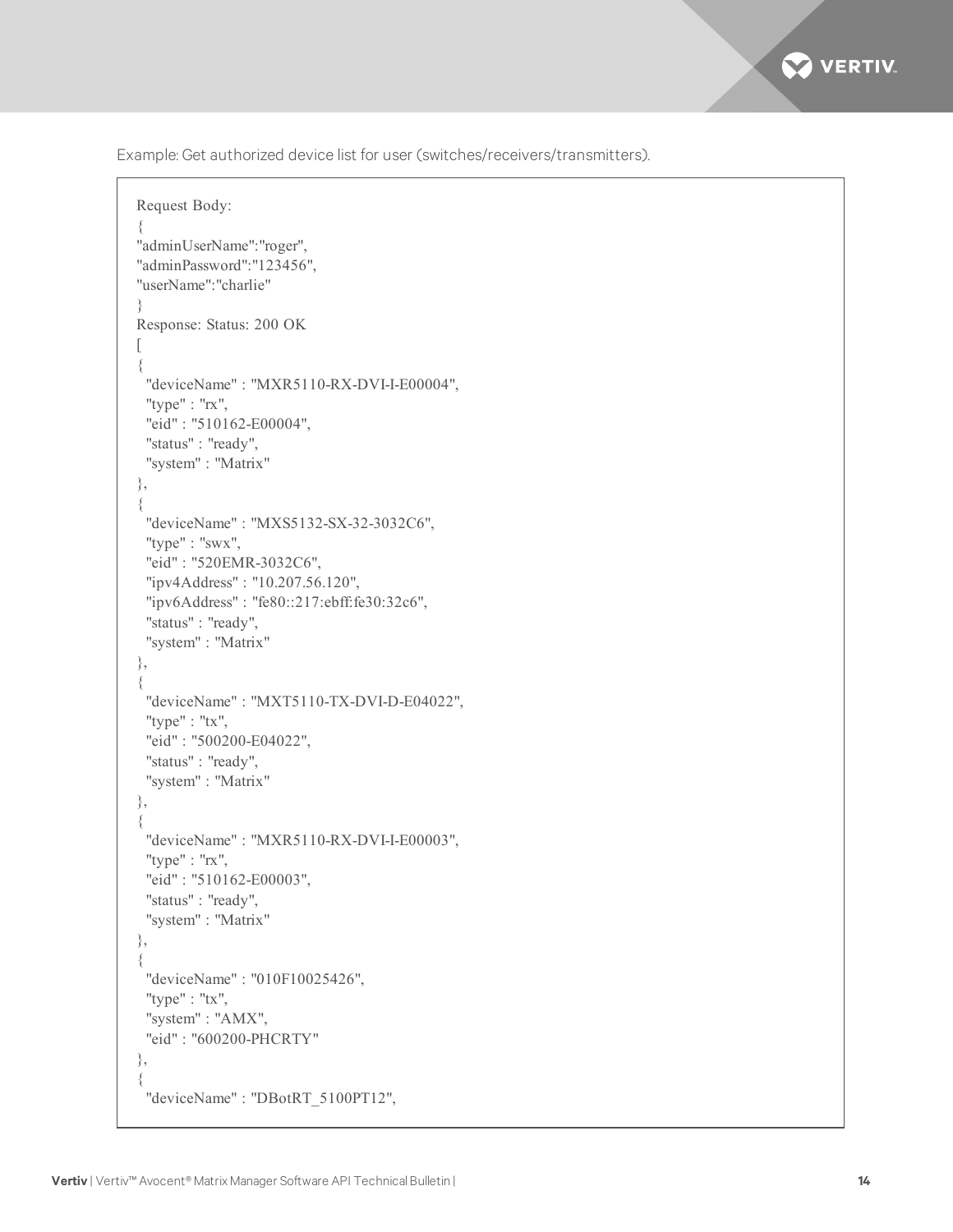

```
"type" : "tx",
 "system" : "AMX",
 "eid" : "600200-P7INRU"
}
]
```
Example: Get authorized device list for user based on device type.

```
Request Body:
{
"adminUserName":"roger",
"adminPassword":"123456",
"userName":"charlie",
"deviceType":"tx"
}
Response: Status: 200 OK.
[ 
{
 "deviceName" : "MXT5110-TX-DVI-D-E04022",
 "type" : "tx",
 "eid" : "500200-E04022",
 "status" : "ready",
 "system" : "Matrix"
},
{
 "deviceName" : "010F10025426",
 "type" : "tx",
 "system" : "AMX",
 "eid" : "600200-PHCRTY"
},
{
 "deviceName" : "DBotRT_5100PT12",
 "type" : "tx",
 "system" : "AMX"
 "eid" : "600200-P7INRU"
}
]
```
# <span id="page-18-0"></span>**2.8 Get Session List Request**

The API can be used to retrieve the list of all currently active receiver logins and connections between receivers and transmitters. Based on the optional (rxEid/rxName/txEid/txName) parameter provided in the request body, the list can be filtered to obtain specific session information.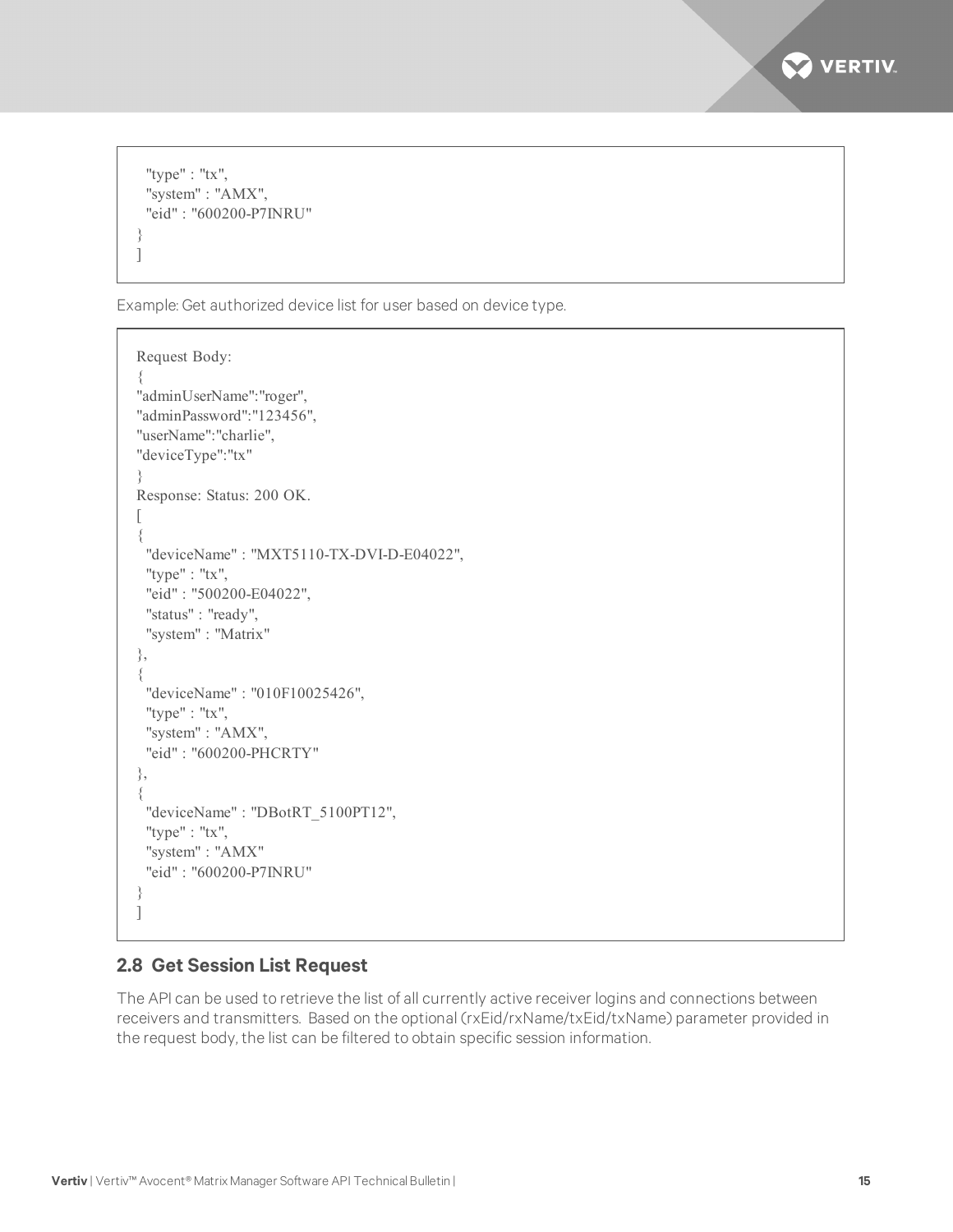

#### Table 4.11 Get Session List Request

| <b>PARAMETER</b> | <b>REQUIRED</b> | <b>TYPE</b>   | <b>DESCRIPTION</b>                                           |
|------------------|-----------------|---------------|--------------------------------------------------------------|
| adminUserName    | Y               | String        | Admin user name which has MANAGER API ACCESS                 |
| adminPassword    | Y               | <b>String</b> | Admin user password for manager software side authentication |
| rxName           | N               | String        | Receiver name                                                |
| rxEid            | N               | <b>String</b> | Receiver EID                                                 |
| txName           | N               | String        | Transmitter name                                             |
| txEid            | N               | <b>String</b> | <b>Transmitter EID</b>                                       |

#### Table 4.12 Get Session List Response

| <b>PARAMETER</b> | <b>REQUIRED</b> | <b>TYPE</b> | <b>VALUE</b>                | <b>DESCRIPTION</b>                                                                           |
|------------------|-----------------|-------------|-----------------------------|----------------------------------------------------------------------------------------------|
| rxName           | Υ               | String      | $\star$                     | Receiver name                                                                                |
| rxEid            | Y               | String      | $\star$                     | Receiver EID                                                                                 |
| txName           | N               | String      | $^{\star}$                  | Transmitter name                                                                             |
| txEid            | N               | String      | $\star$                     | <b>Transmitter EID</b>                                                                       |
| bridgeRxName     | N               | String      | $\star$                     | External bridge receiver name only showed if this connection has foreign<br>target connected |
| bridgeRxEid      | $\mathsf{N}$    | String      | $\star$                     | External receiver EID which was used as the bridge connector.                                |
| bridgeTxName     | $\mathsf{N}$    | String      | $\star$                     | Matrix bridge transmitter name used to create foreign connection                             |
| bridgeTxEid      | N               | String      | $\star$                     | Matrix bridge transmitter EID (For external connections only)                                |
| establishTime    | Y               | String      | $^{\star}$                  | Time at which the connection was created                                                     |
| userName         | Y               | String      | $\star$                     | Username of the user logged in to the Matrix receiver                                        |
| mode             | $\mathsf{N}$    | String      | share mode,<br>private mode | Connection mode                                                                              |
| status           | N               | String      | $\star$                     | <b>Connection status</b>                                                                     |

#### NOTE: \*Values based on the parameter.

Resource URL: MANAGER\_BASE\_URL/getSessions

Methods: POST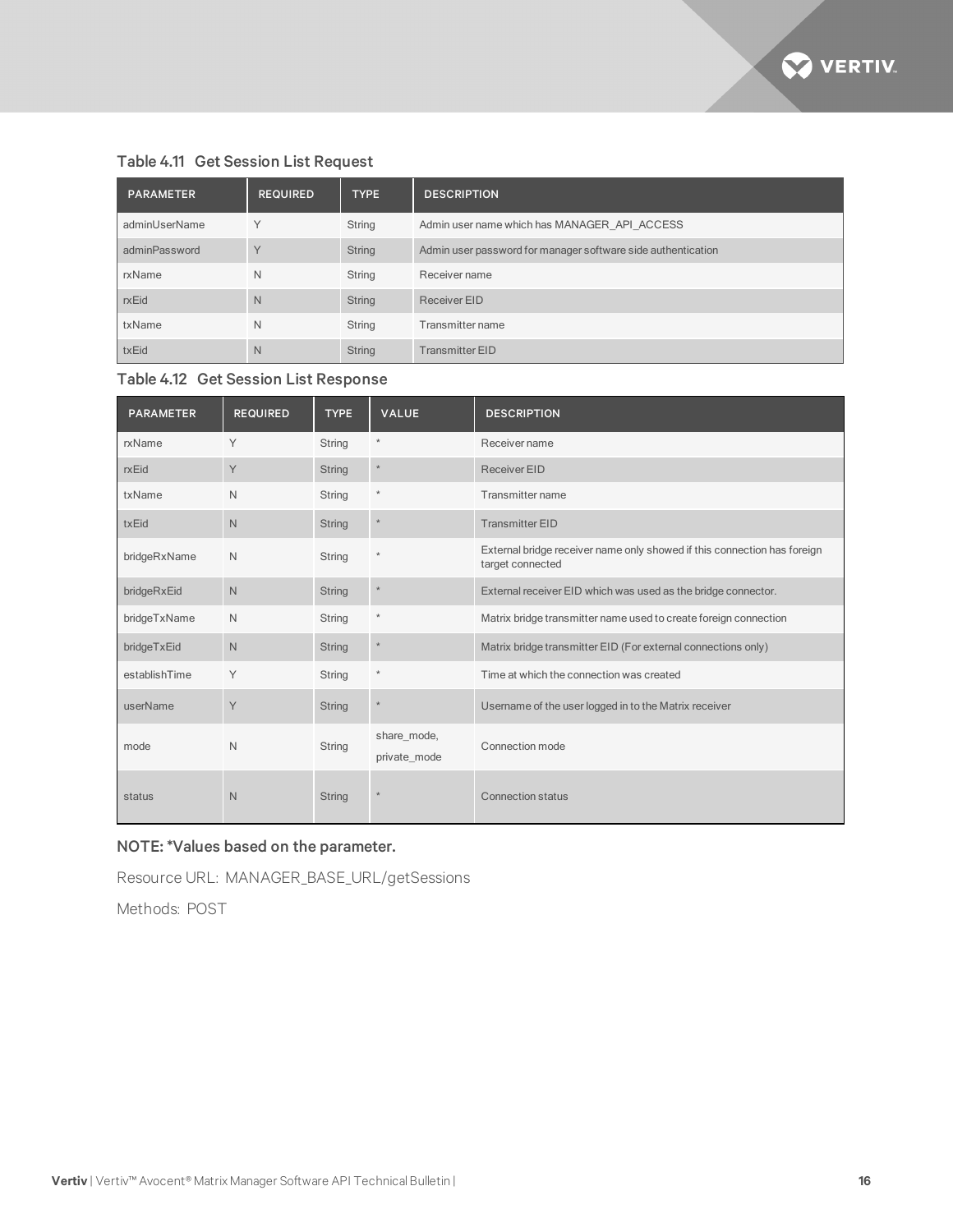

Example: Get connections based on receiver/transmitter EID.

```
Request Body:
{
"adminUserName":"roger",
"adminPassword":"123456",
"rxEid":"510162-E00003"
}
Response: Status: 200 OK
[ 
{
 "rxName" : "MXR5110-RX-DVI-I-E00003",
 "rxEid" : "510162-E00003",
 "txName" : "010F10025426",
 "txEid" : "600200-WJX8P3",
 "bridgeRxName" : "012F121161324046",
 "bridgeRxEid" : "610162-D5S1XV",
 "bridgeTxName" : "MXT5120-TX-VGA-E01011",
 "bridgeTxEid" : "500201-E01011",
 "establishTime" : "2014-06-06 14:16:03.144",
 "userName" : "Admin",
 "mode" : "private mode",
 "status" : "connected"
}
]
```
Example: Get connections based on receiver/transmitter name.

```
Request Body:
\{"adminUserName":"roger",
"adminPassword":"123456",
"txName":"MXT5110-TX-DVI-D-E04022"
}
Response: Status: 200 OK.
[ 
{
 "rxName" : "MXR5110-RX-DVI-I-E05139",
 "rxEid" : "510162-E05139",
 "txName" : "MXT5110-TX-DVI-D-E04022",
 "txEid" : "500200-E04022",
 "establishTime" : "2014-06-06 14:16:43.347",
 "userName" : "Admin",
 "mode" : "share_mode",
 "status" : "connected"
}
]
```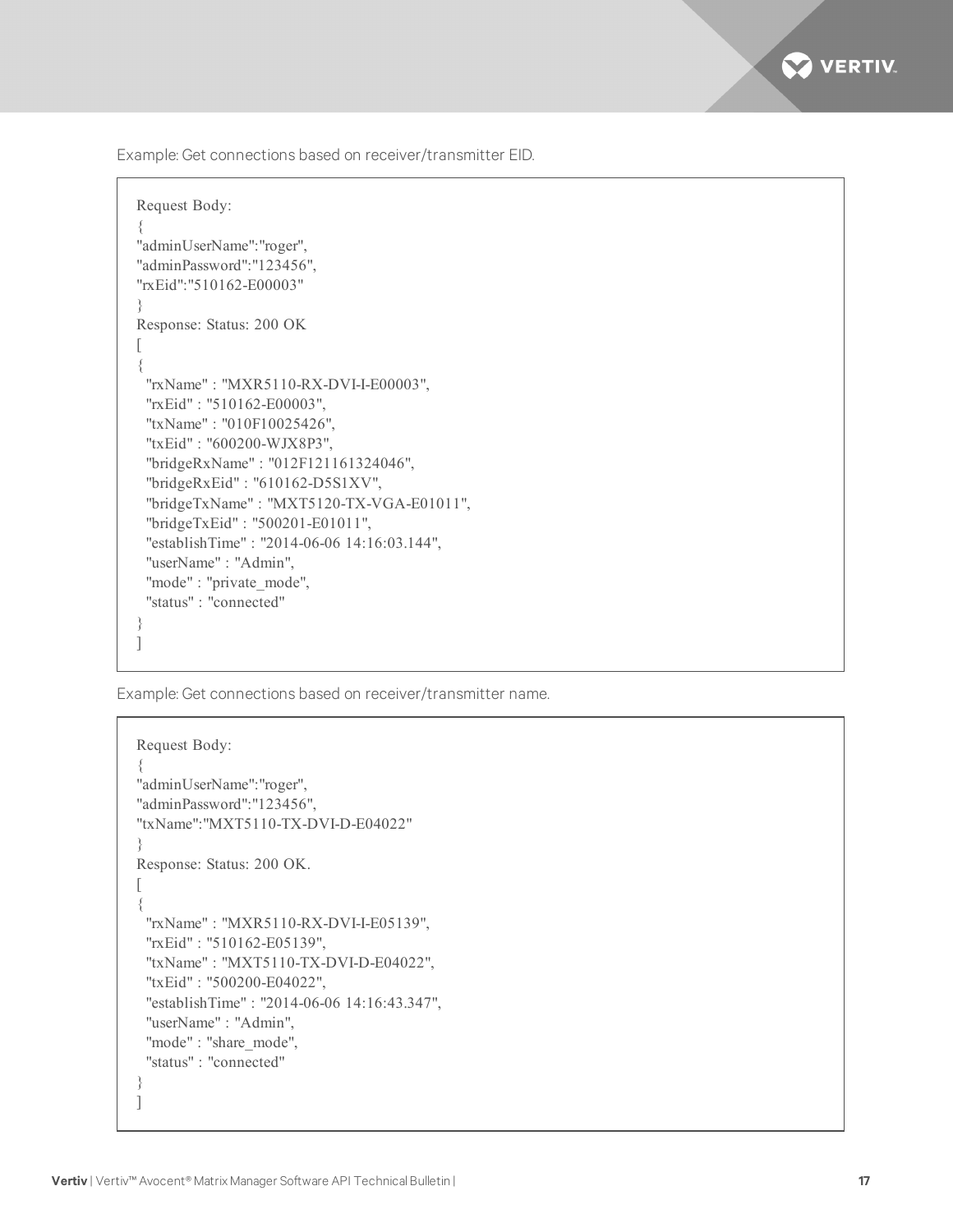

Example: Get connections without any parameter.

```
Request Body:
{
"adminUserName":"roger",
"adminPassword":"123456"
}
Response: Status: 200 OK.
[ 
{
 "rxName" : "MXR5110-RX-DVI-I-E05139",
 "rxEid" : "510162-E05139",
 "establishTime" : "2014-06-12 10:22:59.481",
 "userName" : "Admin"
},
{
 "rxName" : "MXR5110-RX-DVI-I-E00003",
 "rxEid" : "510162-E00003",
 "txName" : "010F10025426",
 "txEid" : "600200-WJX8P3",
 "bridgeRxName" : "012F121161324046",
 "bridgeRxEid" : "610162-D5S1XV",
 "bridgeTxName" : "MXT5120-TX-VGA-E01011",
 "bridgeTxEid" : "500201-E01011",
 "establishTime" : "2014-06-11 10:34:29.612",
 "userName" : "Admin",
 "mode" : "private_mode",
 "status" : "connected"
},
{
 "rxName" : "MXR5110-RX-DVI-I-E00004",
 "rxEid" : "510162-E00004",
 "txName" : "MXT5110-TX-DVI-D-E04022",
 "txEid" : "500200-E04022",
 "establishTime" : "2014-06-11 10:43:34.706",
 "userName" : "Admin",
 "mode" : "share_mode",
 "status" : "connected"
}
]
```
# <span id="page-21-0"></span>**2.9 Get External Target Device List Request**

The API can be used to retrieve all external target devices managed by the software. Based on the optional system parameter, target devices under a particular system alone can be retrieved.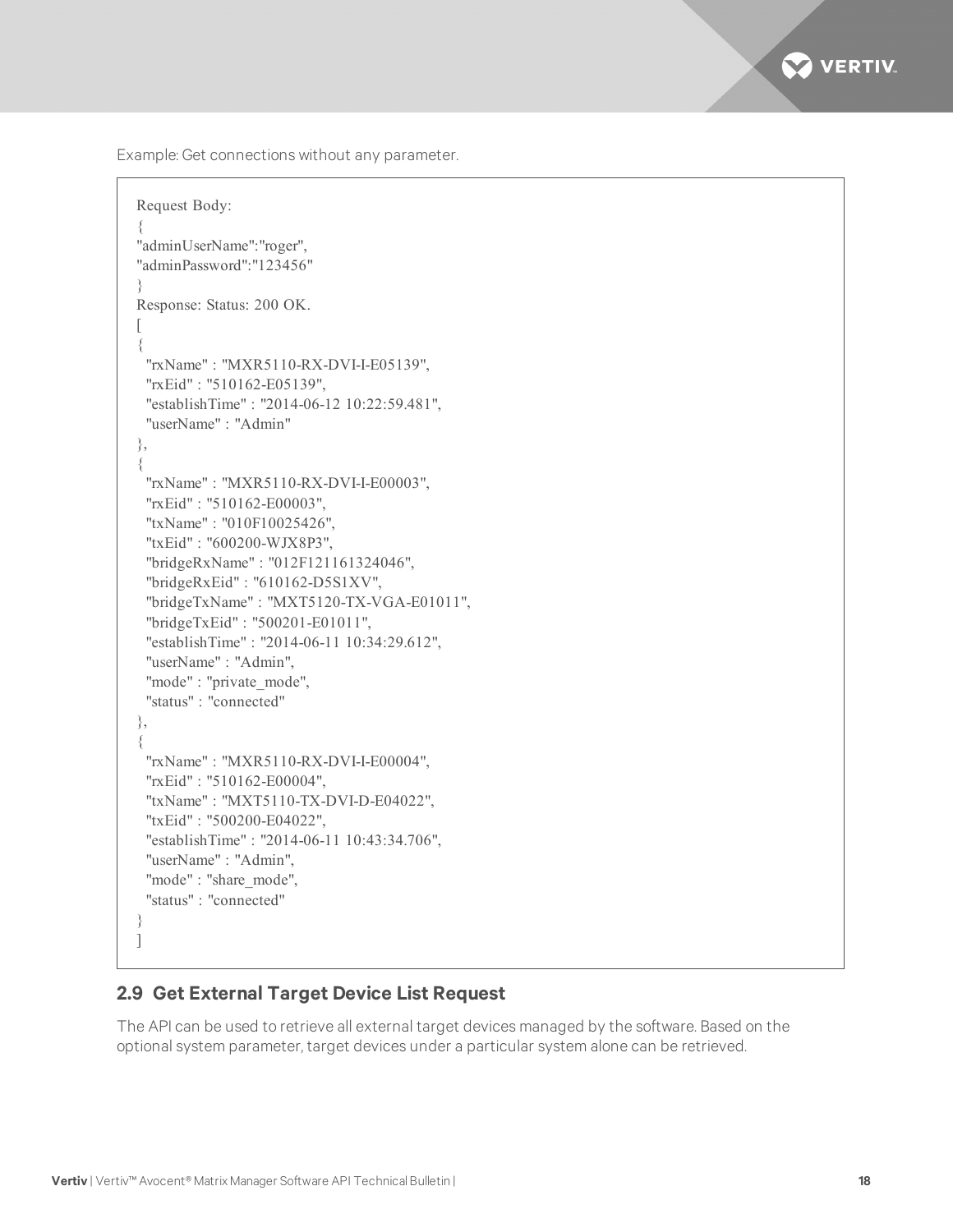

| <b>PARAMETER</b> | <b>REQUIRED</b> | <b>TYPE</b>   | <b>VALUES</b>      | <b>DESCRIPTION</b>                                                                                                                 |
|------------------|-----------------|---------------|--------------------|------------------------------------------------------------------------------------------------------------------------------------|
| adminUserName Y  |                 | String        | $\ast$             | Admin user name which has MANAGER API ACCESS                                                                                       |
| adminPassword    |                 | <b>String</b> |                    | Admin user password for manager software side authentication                                                                       |
| system           | N               | String        | AMX,<br><b>HMX</b> | NOTE: These values in this table represent the Avocent <sup>®</sup> HMX Manager software or<br>the Avocent® AMX™ switching system. |
|                  |                 |               |                    | This parameter to define the external target device comes from which external system.                                              |

Table 4.13 Get External Target Device List Request

NOTE: \*Values based on the parameter.

|  |  |  | Table 4.14 Get External Target Device List Response |
|--|--|--|-----------------------------------------------------|
|--|--|--|-----------------------------------------------------|

| <b>PARAMETER</b> | <b>REQUIRED</b> | <b>TYPE</b>   | <b>VALUES</b>      | <b>DESCRIPTION</b>                                                                                                                                                                                         |
|------------------|-----------------|---------------|--------------------|------------------------------------------------------------------------------------------------------------------------------------------------------------------------------------------------------------|
| deviceName       | Υ               | String        |                    | External target name                                                                                                                                                                                       |
| eid              | Υ               | <b>String</b> |                    | <b>External target EID</b>                                                                                                                                                                                 |
| deviceUid        | Υ               | String        |                    | External target UID from external system                                                                                                                                                                   |
| system           | Υ               | String        | AMX,<br><b>HMX</b> | NOTE: These values in this table represent the Avocent <sup>®</sup> HMX Manager software or<br>the Avocent <sup>®</sup> AMX <sup>™</sup> switching system.<br>System corresponding to the external device. |

#### NOTE: \*Values based on parameter.

Resource URL: MANAGER\_BASE\_URL/getExternalTargetDevices

Methods: POST

Example: Get external target device based on external system.

```
Request Body:
{
"adminUserName":"roger",
"adminPassword":"123456",
"system":"AMX"
}
Response: Status: 200 OK
[ 
{
 "deviceName" : "DBotRT_5100PT12",
 "eid" : "600200-KUEOVE",
 "deviceUid" : "012A0E0207061010",
 "system" : "AMX"
}
]
```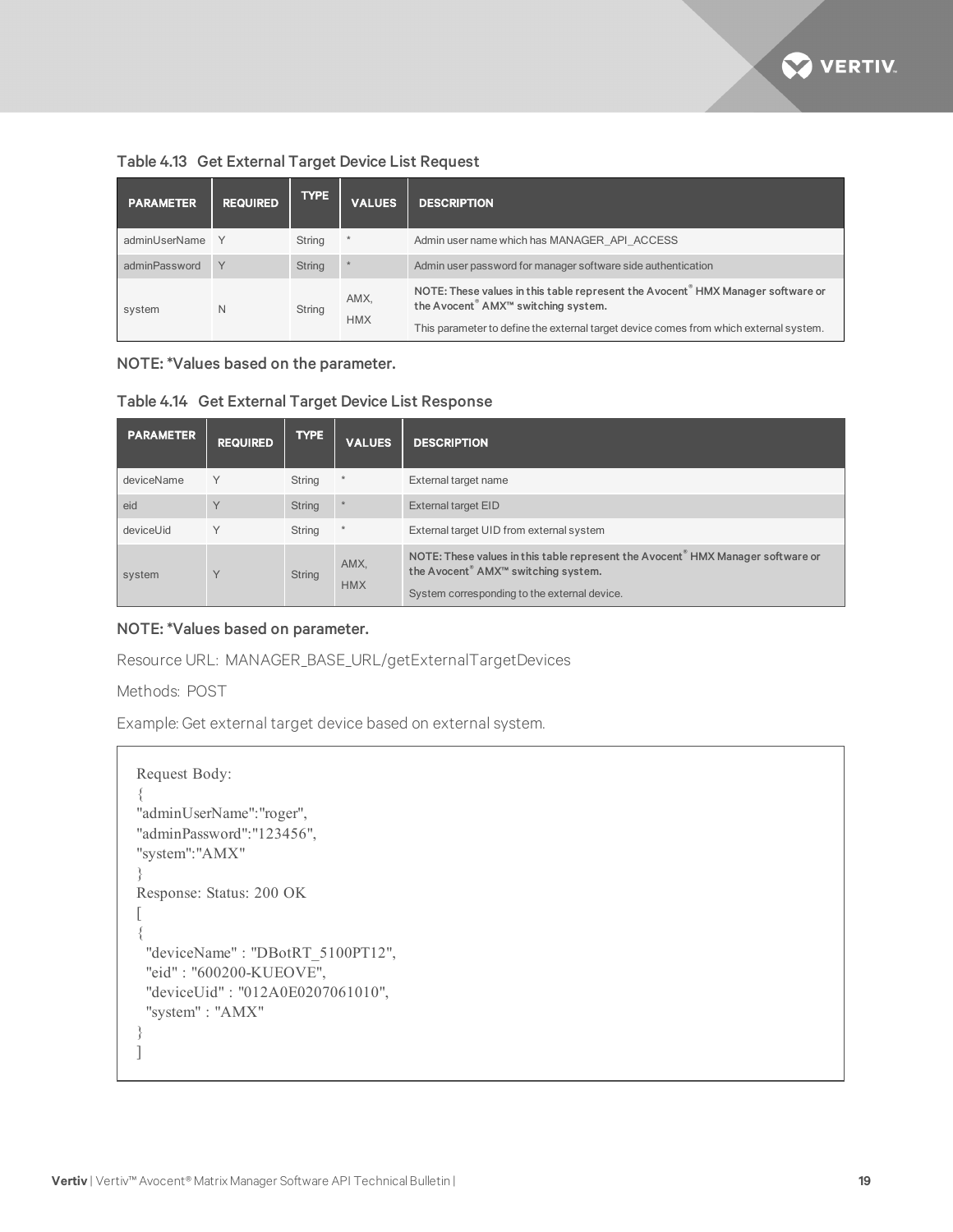

Example: Get full list of external target devices from Matrix system.

```
Request Body:
{
"adminUserName":"roger",
"adminPassword":"123456"
}
Response: Status: 200 OK.
[ 
{
 "deviceName" : "010F10025426",
 "eid" : "600200-5CGAL2",
 "deviceUid" : "010F100254261010",
"system" : "AMX"
},
{
 "deviceName" : "DBotRT_5100PT12",
 "eid" : "600200-KUEOVE",
 "deviceUid" : "012A0E0207061010"
"system" : "AMX"
}
]
```
# <span id="page-23-0"></span>**2.10 Show Message on the Receiver OSD Request**

The API can be used to send a message to be displayed on a receiver OSD. Same or different messages can be sent to multiple receivers using a single request. Each message is sent as a combination of type, text and receiver EID within the request.

#### Table 4.15 OSD Receiver Message Request

| <b>PARAMETER</b> | <b>REQUIRED</b> | <b>TYPE</b>              | <b>VALUES</b> | <b>DESCRIPTION</b>                                           |
|------------------|-----------------|--------------------------|---------------|--------------------------------------------------------------|
| adminUserName    |                 | String                   |               | Admin user name which has MANAGER API ACCESS                 |
| adminPassword    |                 | <b>String</b>            |               | Admin user password for manager software side authentication |
| messages         |                 | List <message></message> |               | An array of messages object                                  |

NOTE: \*Values based on the parameter.

| <b>PARAMETER</b> | <b>REQUIRED</b> | <b>TYPE</b> | <b>VALUES</b>              | <b>DESCRIPTION</b>                                |
|------------------|-----------------|-------------|----------------------------|---------------------------------------------------|
| type             |                 | String      | info,<br>warning,<br>error | Type of the message.                              |
| text             | $\vee$          | String[120] |                            | The actual text to be displayed in receiver OSD.  |
| rxEid            |                 | String      | $\star$                    | EID of the receiver to which this message is sent |

NOTE: \*Values based on the parameter.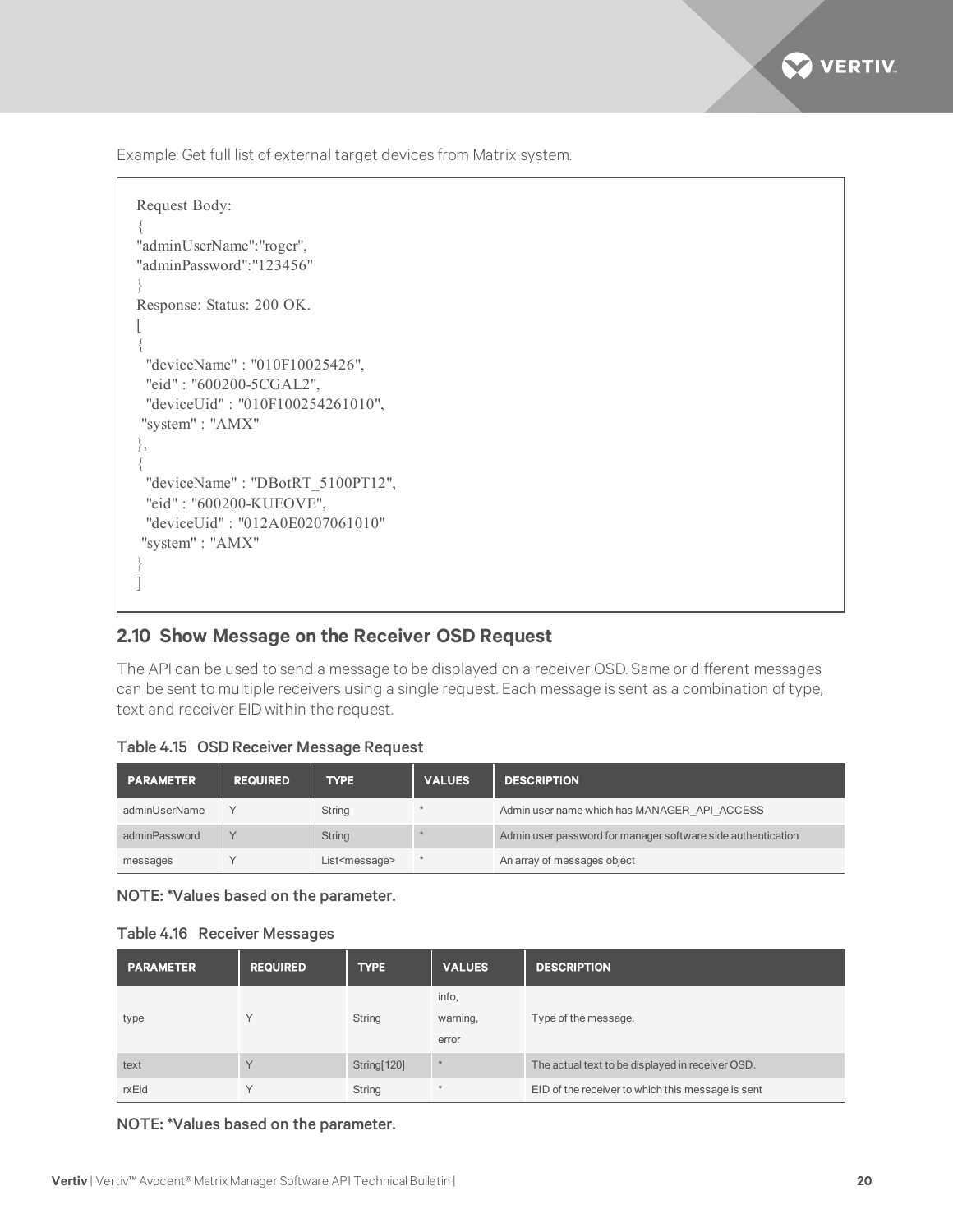

Resource URL: MANAGER\_BASE\_URL/showMessage

Methods: POST

Example: Get external target device based on external system.

```
Request Body:
{
"adminUserName":"roger",
"adminPassword":"123456",
"messages":
[
{
"type":"info",
"text":"How are you doing today!",
"rxEid":"510162-E05139"
},
{
"type":"warning",
"text":"You are not authorized to access this target!",
"rxEid":"510162-E05140"
},
{
"type":"error",
"text":"The device you trying to access is no longer exist!",
"rxEid":"510162-E05141"
}
]
}
Response: Status: 200 OK
```
If there is a problem in trying to display one or more message sent in the request, the response would contain the receiver EID where the failure occurred and the corresponding failure message.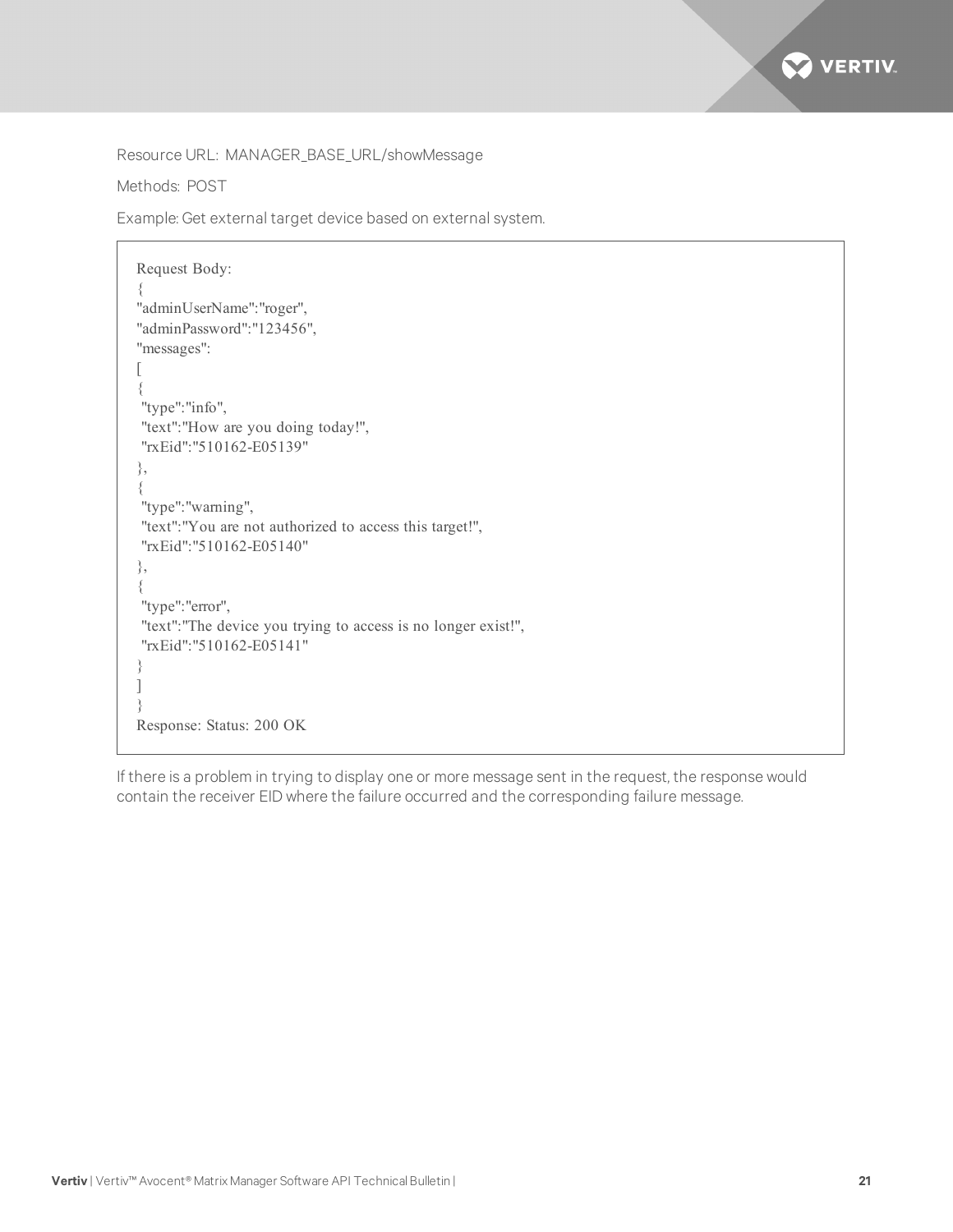

Example: Failure response.

```
{
 [
{
"rxEid":"510162-E05139",
"errors" :[
{
"errno":"80",
"details":"failed to communicate to receiver"
}
]
}
]
}
```
# <span id="page-25-0"></span>**2.11 Get Connection Path List Request**

The API can be used to retrieve the list of all currently active connections path between receivers and transmitters. Based on the optional (rxEid/rxName/txEid/txName) parameter provided in the request body, the list can be filtered to obtain specific connection information. The response represents the connection path in the order from transmitter to the receiver including bridge information for connections to external targets.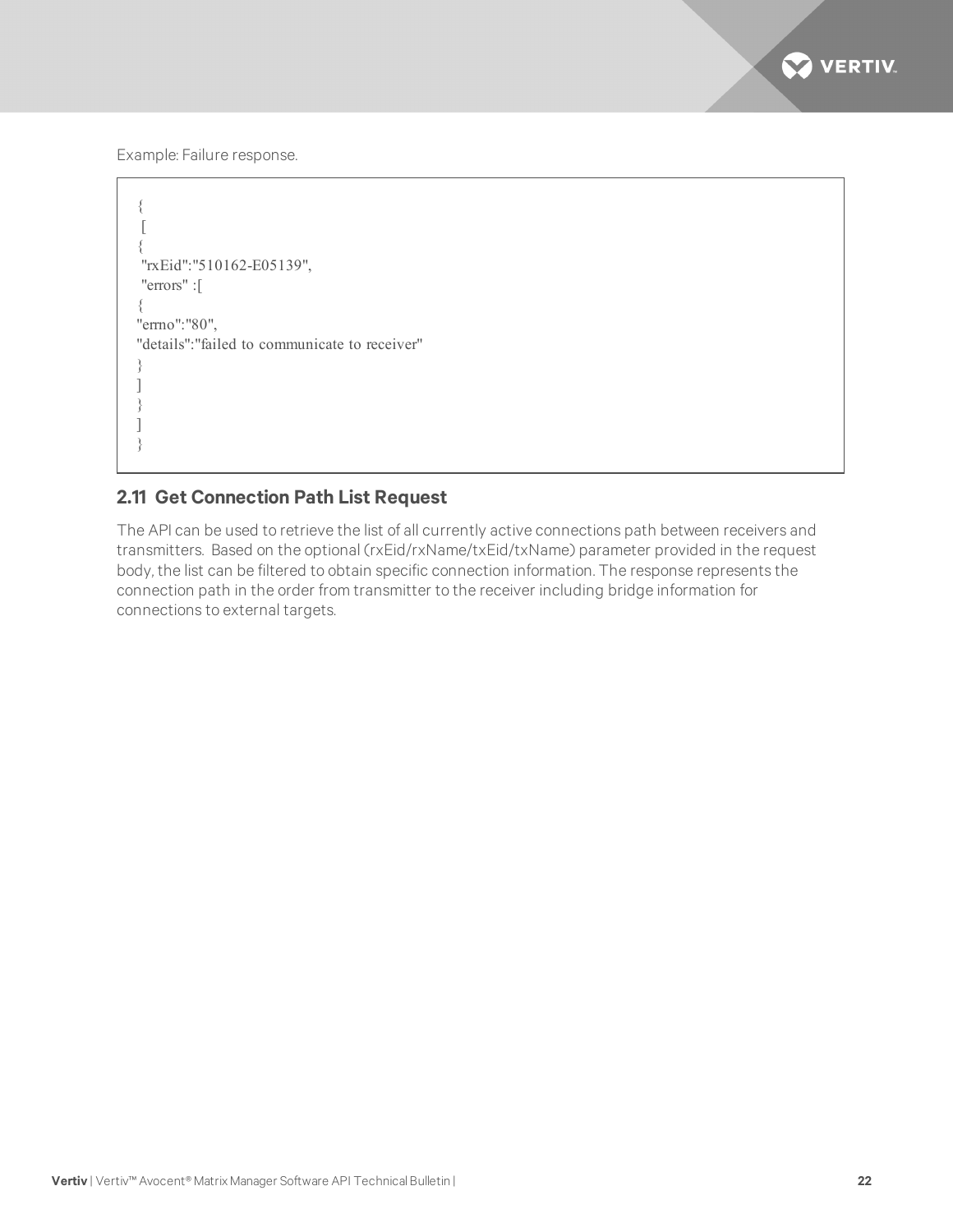

| <b>PARAMETER</b> | <b>REQUIRED</b> | <b>TYPE</b> | <b>DESCRIPTION</b>                                           |
|------------------|-----------------|-------------|--------------------------------------------------------------|
| adminUserName    | ∨               | String      | Admin user name which has MANAGER API ACCESS                 |
| adminPassword    | $\vee$          | String      | Admin user password for manager software side authentication |
| rxName           | N               | String      | Receiver name                                                |
| rxEid            | N               | String      | Receiver EID                                                 |
| txName           | N               | String      | Transmitter name                                             |
| txEid            | N               | String      | <b>Transmitter EID</b>                                       |

# Table 4.18 Get ConnectionPath List Response

| <b>PARAMETER</b> | <b>REQUIRED</b> | <b>TYPE</b>                            | <b>DESCRIPTION</b>                                                                             |
|------------------|-----------------|----------------------------------------|------------------------------------------------------------------------------------------------|
| rxName           | Υ               | String                                 | Receiver name                                                                                  |
| rxEid            | Y               | <b>String</b>                          | Receiver EID                                                                                   |
| txName           | Υ               | String                                 | Transmitter name                                                                               |
| txEid            | Y               | <b>String</b>                          | <b>Transmitter EID</b>                                                                         |
| bridgeRxName     | $\mathbb N$     | String                                 | External bridge receiver name (Only showed if this connection has foreign target<br>connected) |
| bridgeRxEid      | N               | <b>String</b>                          | External receiver EID used as the bridge connector                                             |
| bridgeTxName     | N               | String                                 | Matrix bridge transmitter name (used to create foreign connection)                             |
| bridgeTxEid      | N               | <b>String</b>                          | Matrix bridge transmitter EID (For external connections only)                                  |
| connectionPath   | Υ               | List <connectionpath></connectionpath> | An array of connection Path object                                                             |

# Table 4.19 Object ConnectionPath

| <b>PARAMETER</b> | <b>REQUIRED</b> | <b>TYPE</b> | <b>DESCRIPTION</b>                 |
|------------------|-----------------|-------------|------------------------------------|
| switchName       |                 | String      | Switch name used in the connection |
| switchEid        |                 | String      | Switch EID used in the connection  |
| portln           |                 | String      | Video flow port in                 |
| portOut          |                 | String      | Video flow port out                |

Resource URL: MANAGER\_BASE\_URL/getConnectionPath

Methods: POST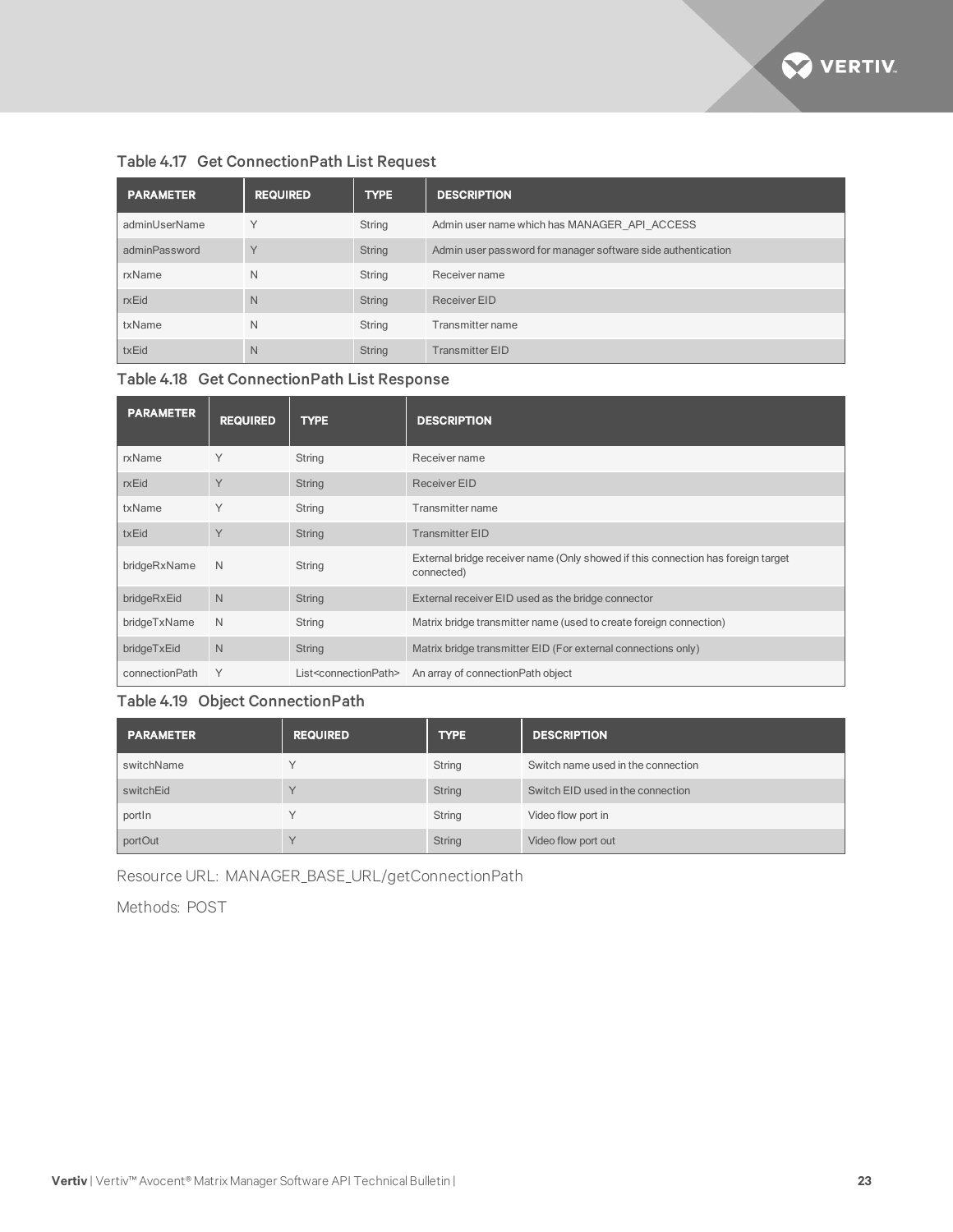

Example: Get connections based on receiver/transmitter EID.

```
Request Body:
{
"adminUserName":"Admin",
"adminPassword":"",
"rxEid" : "510162-E00004"
}
Response: Status: 200 OK
[ 
{
 "txName" : "010F10025426",
 "txEid" : "600200-WJX8P3",
 "bridgeRxName" : "012F121203134044",
 "bridgeRxEid" : "610162-1BIXT4",
 "bridgeTxName" : "MXT5120-TX-VGA-000095",
 "bridgeTxEid" : "500201-000095",
 "connectionPath" : [ 
{
  "switchName" : "MXS5132-SX-32-3032C6",
  "switchEid" : "520EMR-3032C6",
  "portIn" : "5",
    "portOut" : "11"
}
],
"rxName" : "MXR5110-RX-DVI-I-E00004",
 "rxEid" : "510162-E00004"
}
]
```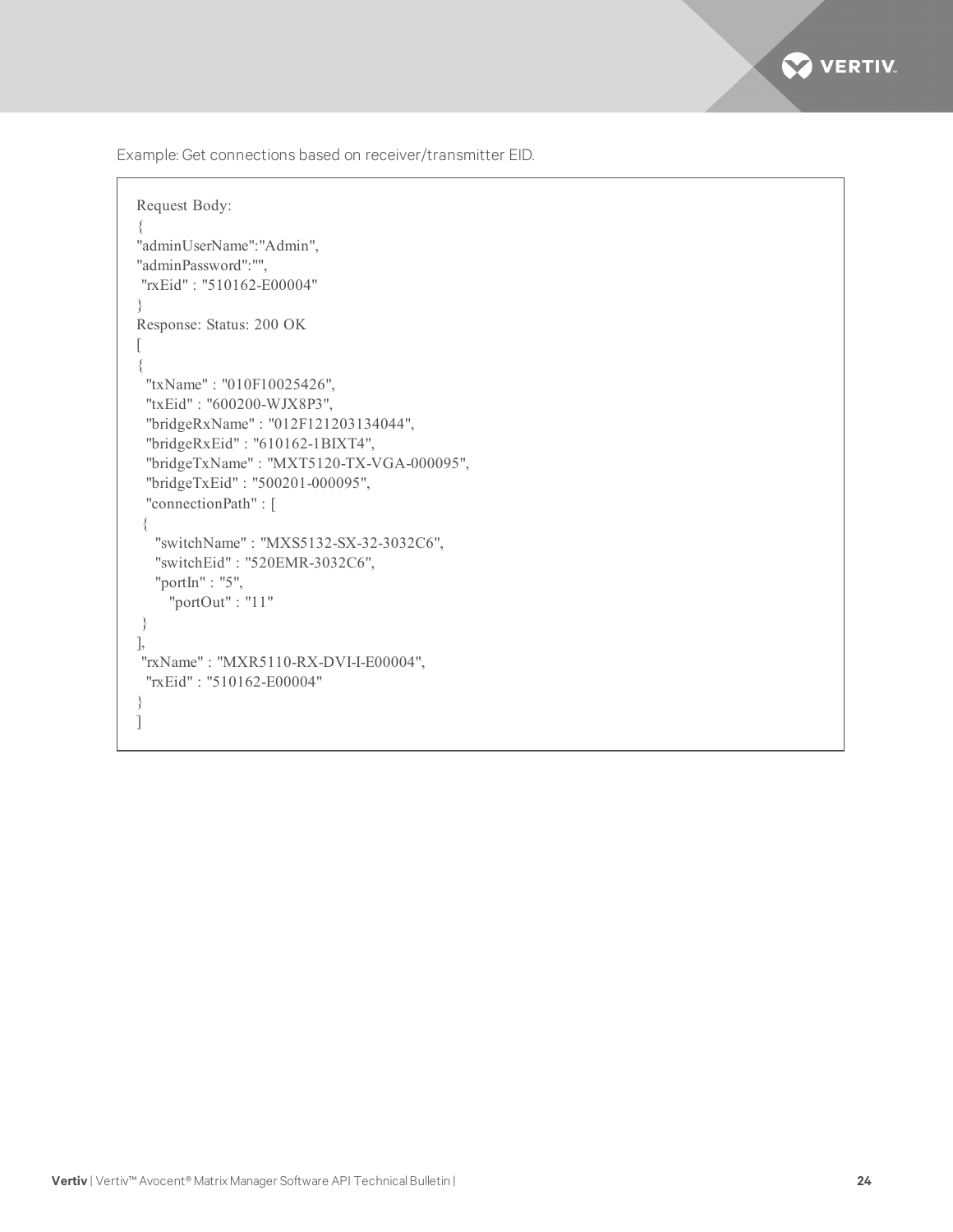

Example: Get connections based on receiver/transmitter name.

```
Request Body:
{
"adminUserName":"Admin",
"adminPassword":"",
"txName" : "MXT5110-TX-DVI-D-E04103"
}
Response: Status: 200 OK.
[ 
{
 "txName" : "MXT5110-TX-DVI-D-E04103",
 "txEid" : "500200-E04103",
 "connectionPath" : [ 
{
  "switchName" : "MXS5132-SX-32-3032C6",
  "switchEid" : "520EMR-3032C6",
  "portIn" : "21",
  "portOut" : "13"
 }
],
 "rxName" : "MXR5110-RX-DVI-I-E00003",
 "rxEid" : "510162-E00003"
},
{
 "txName" : "MXT5110-TX-DVI-D-E04103",
 "txEid" : "500200-E04103",
 "connectionPath" : [ 
{
  "switchName" : "MXS5132-SX-32-3032C6",
  "switchEid" : "520EMR-3032C6",
  "portIn" : "21",
  "portOut" : "7"
}
],
 "rxName" : "MXR5110-RX-DVI-I-E05139",
 "rxEid" : "510162-E05139"
}
]
```
Example: Get connections without any parameter.

```
Request Body:
{
"adminUserName":"roger",
"adminPassword":"123456"
}
```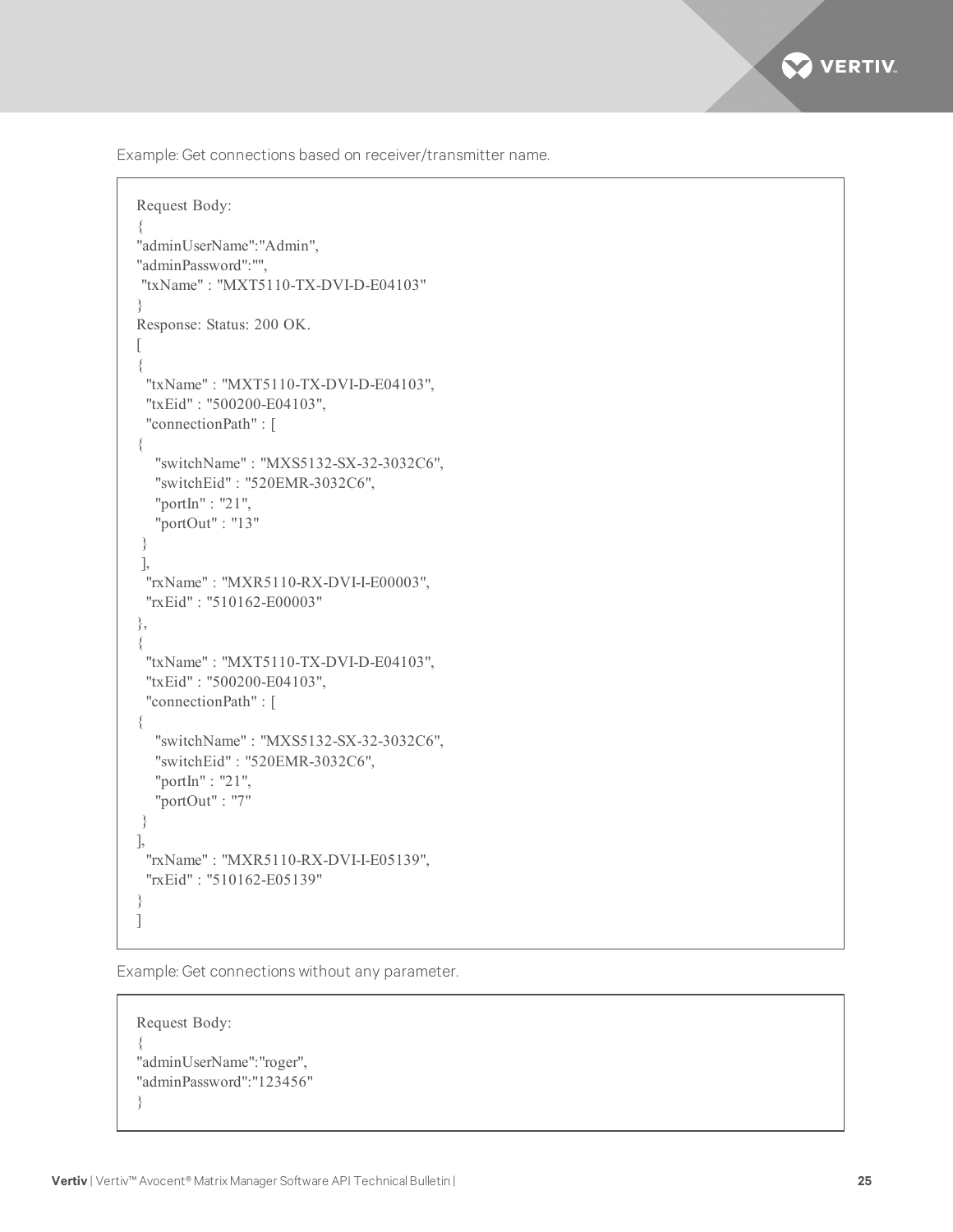

```
Response: Status: 200 OK.
[<br>{
 "txName" : "MXT5110-TX-DVI-D-E04103",
 "txEid" : "500200-E04103",
 "connectionPath" : [ {
  "switchName" : "MXS5132-SX-32-3032C6",
  "switchEid" : "520EMR-3032C6",
  "portIn" : "21",
  "portOut" : "13"
}
],
 "rxName" : "MXR5110-RX-DVI-I-E00003",
 "rxEid" : "510162-E00003"
}, {
 "txName" : "010F10025426",
 "txEid" : "600200-WJX8P3",
 "bridgeRxName" : "012F121203134044",
 "bridgeRxEid" : "610162-1BIXT4",
 "bridgeTxName" : "MXT5120-TX-VGA-000095",
 "bridgeTxEid" : "500201-000095",
 "connectionPath" : [ 
{
  "switchName" : "MXS5132-SX-32-3032C6",
  "switchEid" : "520EMR-3032C6",
  "portIn" : "5",
  "portOut" : "11"
}
],
 "rxName" : "MXR5110-RX-DVI-I-E00004",
 "rxEid" : "510162-E00004"
},{
 "txName" : "MXT5110-TX-DVI-D-E04103",
 "txEid" : "500200-E04103",
 "connectionPath" : [ {
  "switchName" : "MXS5132-SX-32-3032C6",
  "switchEid" : "520EMR-3032C6",
  "portIn" : "21",
  "portOut" : "7"
}
],
 "rxName" : "MXR5110-RX-DVI-I-E05139",
 "rxEid" : "510162-E05139"
}
```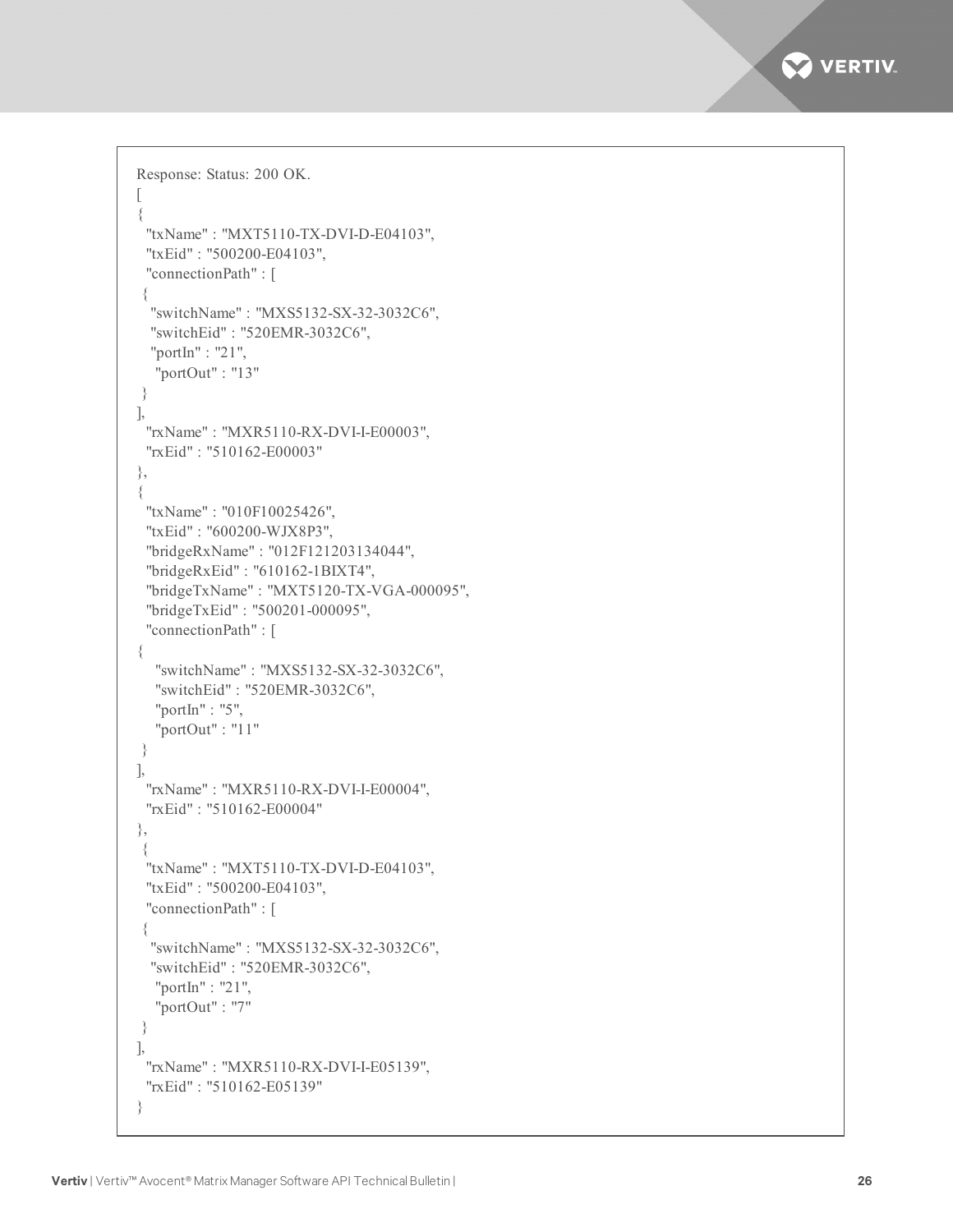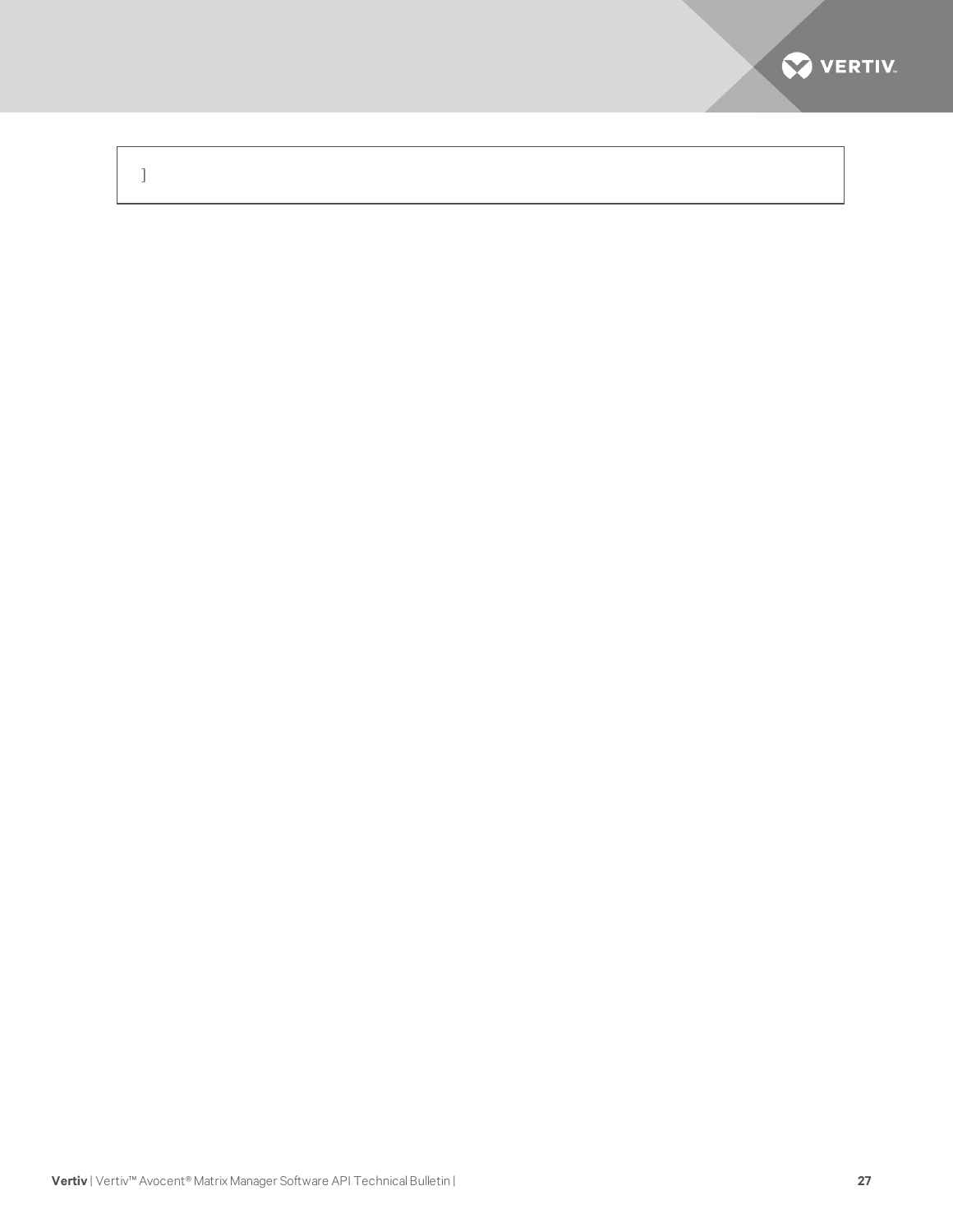

This page intentionally left blank.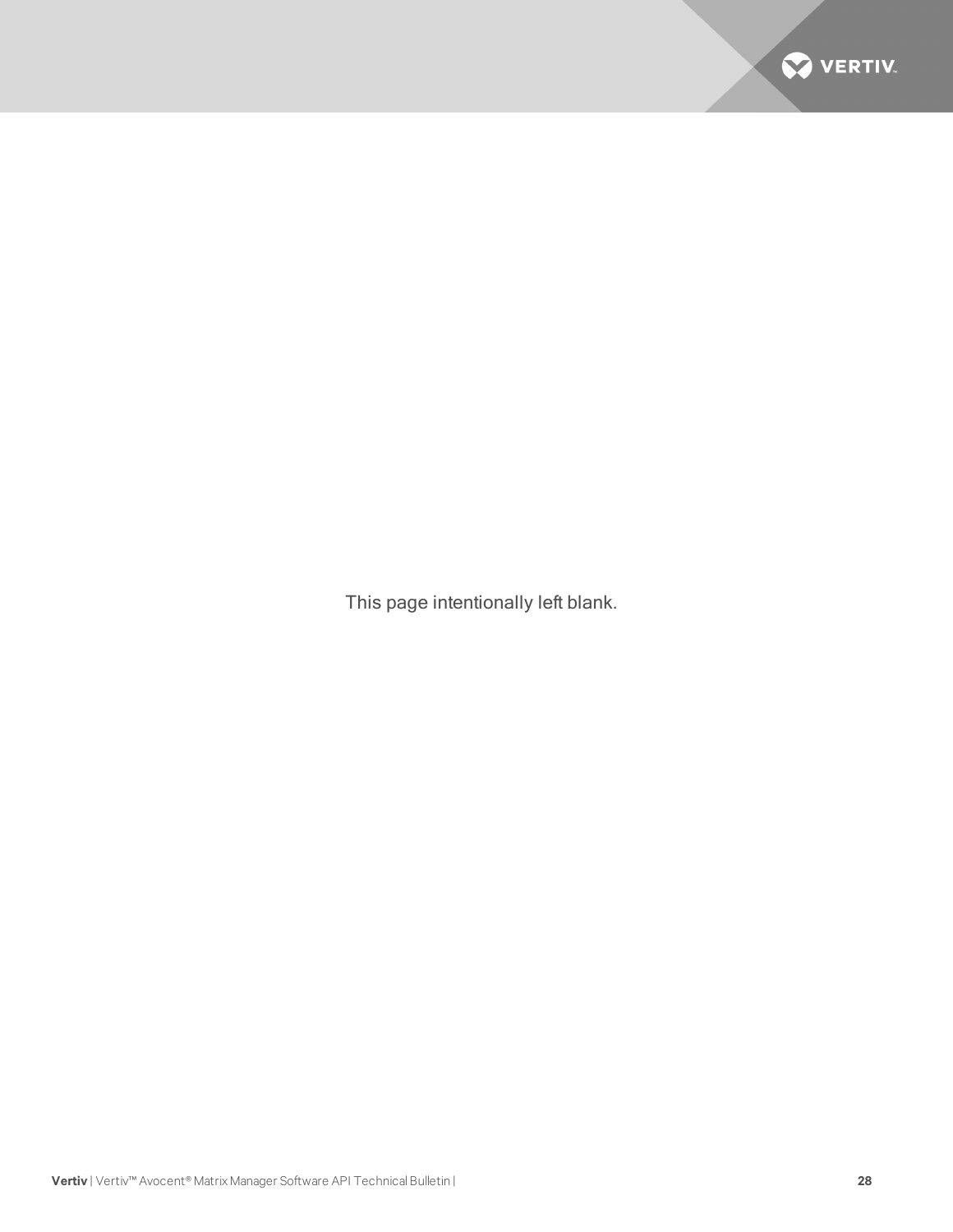

# <span id="page-32-0"></span>**3 TELNET API**

<span id="page-32-1"></span>The following section provides an overview of the Manager software Telnet API calls.

# **3.1 Plain Text Format**

The following table lists the plain text based format commands. The order of parameters must be maintained.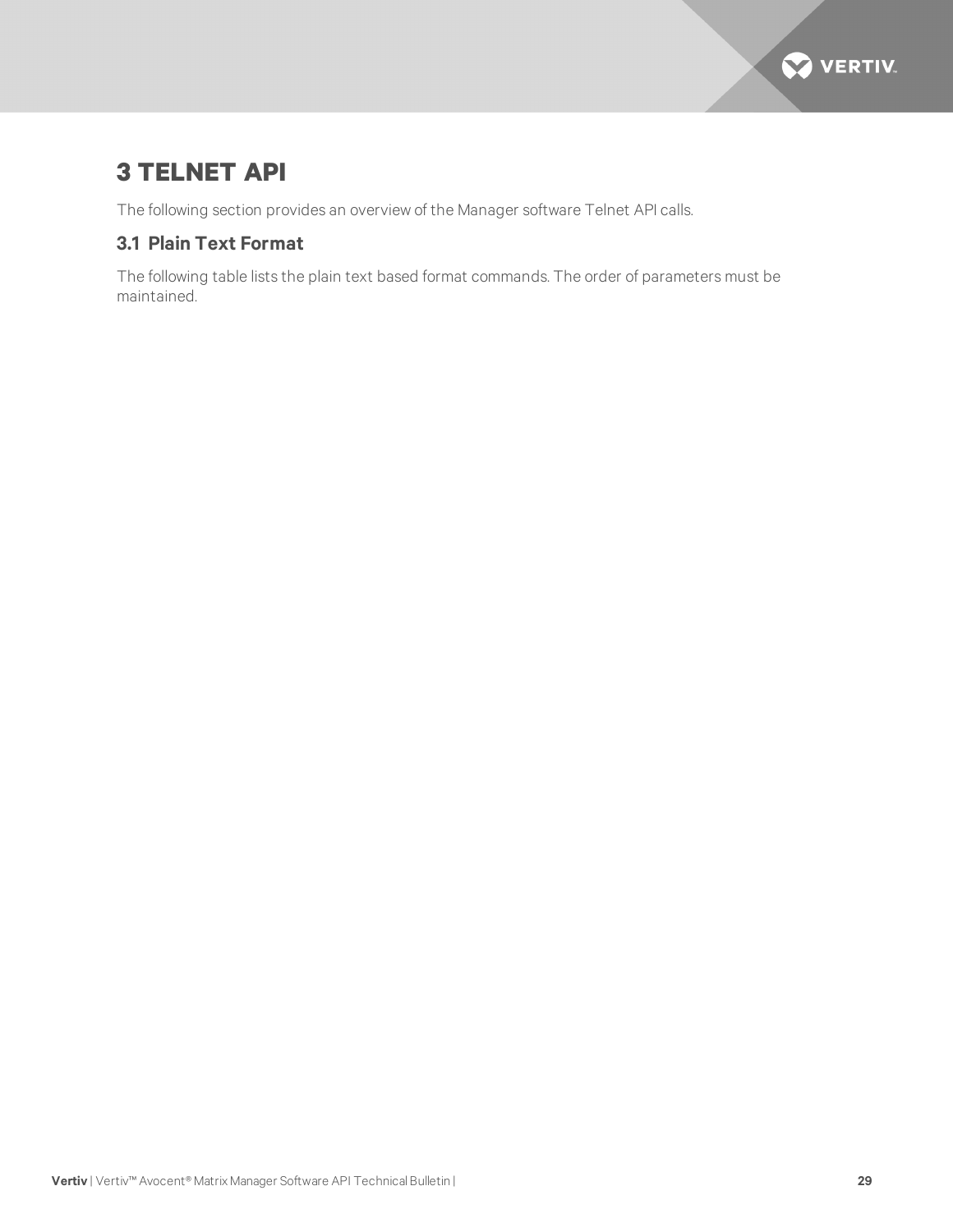

#### Table 5.1 Plain Text Commands

| <b>METHOD</b> | <b>PARAMETERS</b>                                          | <b>FORMAT</b>                                                                                                                                                                                                                                                               | <b>EXAMPLE</b>                                                                                   |
|---------------|------------------------------------------------------------|-----------------------------------------------------------------------------------------------------------------------------------------------------------------------------------------------------------------------------------------------------------------------------|--------------------------------------------------------------------------------------------------|
| help          | command (optional)                                         | Command to find all commands available in the API and their help<br>messages.<br>Command format: help [command]<br>Command: command to show help for any particular command in<br>system                                                                                    | help<br>help osdlogin                                                                            |
| osdlogin      | rxEID (mandatory)<br>loginUserName<br>(mandatory)          | Command to invoke force login to receiver On Screen Display (OSD)<br>Command format: osdlogin rxEID loginUserName<br>rxEID: receiver EID<br>loginUserName: login userName                                                                                                   | osdlogin 510162-E05046 Admin                                                                     |
| osdlogout     | rxEID (mandatory)                                          | Command to invoke force logout from receiver OSD<br>Command format: osdlogout rxEID<br>rxEID: receiver EID                                                                                                                                                                  | osdlogout 510162-E05038                                                                          |
| connect       | rxEID (mandatory)<br>txEID (mandatory)<br>mode (mandatory) | Command to invoke force connect from given receiver<br>Command format:<br>connect rxEID txEID mode<br>rxEID: receiver EID<br>txEID: trasmitter EID<br>mode: connection mode, valid values are private/share                                                                 | connect 510162-E05046 500200-<br>E04036 share<br>connect 510162-E00005 500200-<br>E04036 private |
| disconnect    | rxEID (mandatory)                                          | rxEID (mandatory)                                                                                                                                                                                                                                                           | disconnect 510162-E05038                                                                         |
| receivers     | n/a                                                        | Command to get all receiver details from the Matrix Manager software<br>Command format: receivers                                                                                                                                                                           | receivers                                                                                        |
| sessions      | txEID (optional,<br>filter)                                | Command to get all user sessions and connections from Matrix<br>Manager software<br>System can filter the above list by specifying the target or transmitter<br>EID in command<br>Command format: sessions<br>[txEID] txEID: [transmitter EID is optional for filtering]    | Sessions<br>Sessions 500200-E04036                                                               |
| targets       | userName<br>(optional, filter)                             | Command to get all transmitters from Matrix Manager software<br>System can filter the authorized targets by specifying the userName in<br>command<br>Command format: targets [userName]<br>userName: Optional field used for filtering authorized targets for given<br>user | targets<br>targets Admin                                                                         |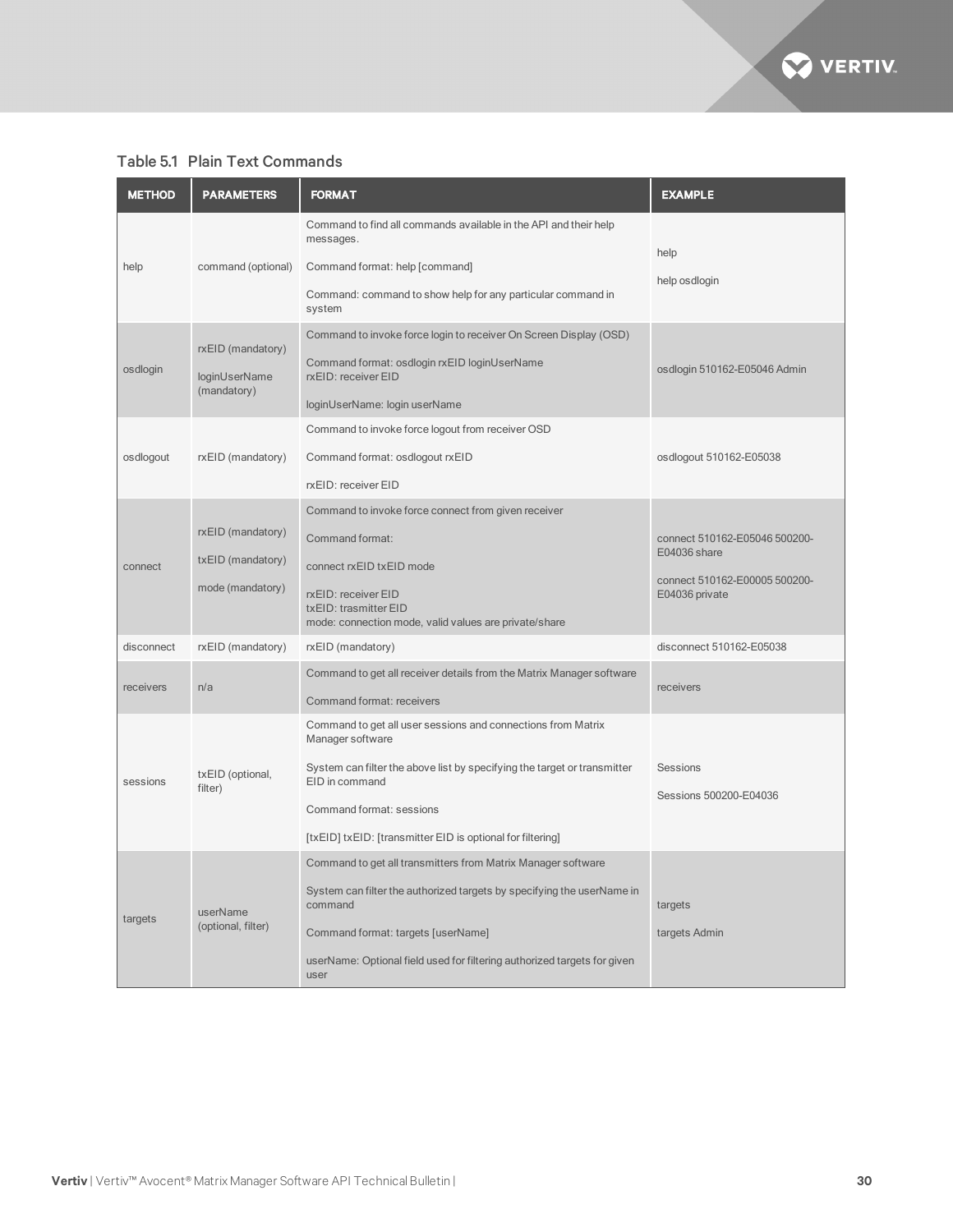

| <b>METHOD</b> | <b>PARAMETERS</b>                                                     | <b>FORMAT</b>                                                                                                                                                                                                                                                       | <b>EXAMPLE</b>                                        |
|---------------|-----------------------------------------------------------------------|---------------------------------------------------------------------------------------------------------------------------------------------------------------------------------------------------------------------------------------------------------------------|-------------------------------------------------------|
| osdmessage    | rxEID (mandatory)<br>msgType<br>(mandatory)<br>msqText<br>(mandatory) | Command to send messages to receiver OSD<br>Command format: osdmessage rxEID msgType msgText<br>rxEID: receiver EID where message will sent to be display<br>msqType: value should be from info/warning/error<br>msqText: message must be bounded with double quote | osdmessage 510162-E00005 info<br>"hello test message" |
| who           | n/a                                                                   | Command to find out what admin user logged in to access the Manager<br>software through Telnet client                                                                                                                                                               | who                                                   |
| exit          | n/a                                                                   | Command to exit from Telnet session                                                                                                                                                                                                                                 | exit                                                  |

# <span id="page-34-0"></span>**3.2 JSON Format**

The following table lists the JSON based format commands.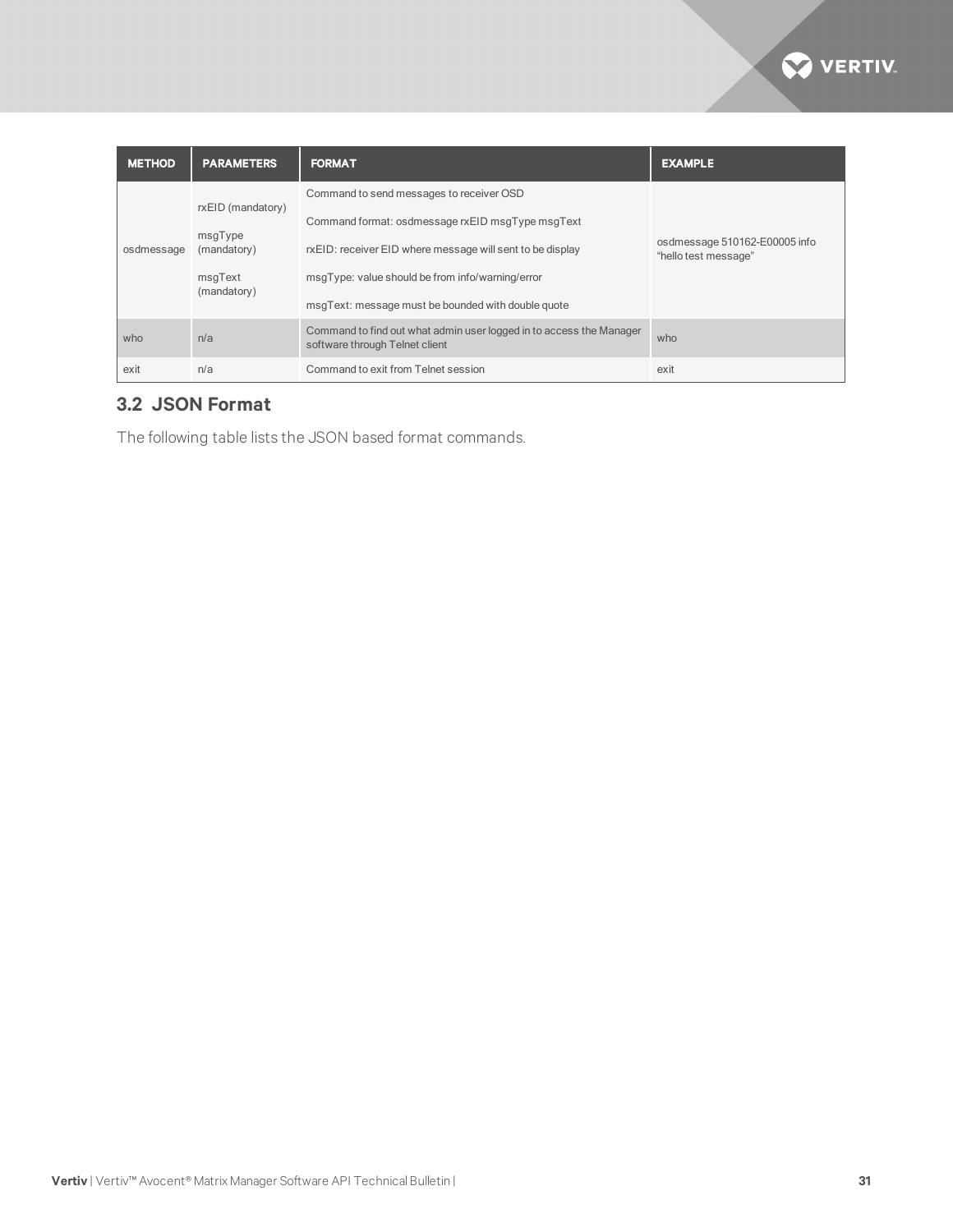

#### Table 5.2 JSON Commands

| <b>METHOD</b> | <b>PARAMETER</b>                                                                                                  | <b>DESCRIPTION</b>                                                                                                                                                                                                                                                                                                                                                                                                                        | <b>EXAMPLE</b>                                                                                             |
|---------------|-------------------------------------------------------------------------------------------------------------------|-------------------------------------------------------------------------------------------------------------------------------------------------------------------------------------------------------------------------------------------------------------------------------------------------------------------------------------------------------------------------------------------------------------------------------------------|------------------------------------------------------------------------------------------------------------|
| logout        | n/a                                                                                                               | Command to logout session<br>for logged in admin user.<br>After successful transition,<br>system will ask to enter<br>new admin user.                                                                                                                                                                                                                                                                                                     | logout                                                                                                     |
| exit          | n/a                                                                                                               | Command to close Telnet<br>client session.                                                                                                                                                                                                                                                                                                                                                                                                | exit                                                                                                       |
| getUsers      | userName (filter,<br>optional)                                                                                    | Command to get all users<br>details in Matrix Manager<br>software.<br>Command can filter out<br>user details by providing<br>some parameter mentioned<br>in Parameters column.                                                                                                                                                                                                                                                            | getUsers<br>getUsers "{"userName":"asingh6"}"                                                              |
| getSessions   | rxEID (filter, optional)<br>rxName (filter,<br>optional)<br>txEID (filter, optional)<br>txName (filter, optional) | Command to get all user<br>sessions and connections<br>details.<br>Command can filter out<br>session details by providing<br>some parameter mentioned<br>in Parameters column.<br>All parameter/filter details:<br>rxName (no) receiver name<br>rxEid (no) receiver EID<br>specify atleast one from<br>rxName and rxEID<br>txName (no) transmitter<br>name<br>txEid (no) transmitter EID<br>specify at least one from<br>txName and txEID | getSessions<br>getSessions "{"rxEid":"RX674533","txEid":"TX1234"}"<br>getSessions "{"rxEid":"RX674533"}"   |
| showMessage   | type (mandatory,<br>info/warning/error)<br>rxEID (mandatory)<br>text (mandatory)                                  | Command to send<br>messages to receiver OSD.<br>Message information will be<br>sent in JSON format. Since<br>system supports for<br>multiple messages, single<br>message also will be<br>wrapped in JSON array<br>format.<br>Each message has<br>following parameter<br>specified as (yes/no).<br>type (yes) message type<br>options<br>text (yes) message text to<br>be sent<br>rxEID (yes) destination<br>reciever EID to be sent       | showMessage "{"messages": [{"type": "warning", "text": "message to<br>be sent", "rxEid":"RX674533"}]}"     |
| getDevices    | deviceName (filter,<br>optional)<br>EID (filter, optional)<br>userName (filter,                                   | Command can filter out<br>device details by providing<br>some parameter mentioned<br>in Parameters column.<br>Command to get all devices                                                                                                                                                                                                                                                                                                  | getDevices<br>getDevices "{"deviceName":"TestDevice", "system":"MATRIX"}"<br>getDevices "{"system":"AMX"}" |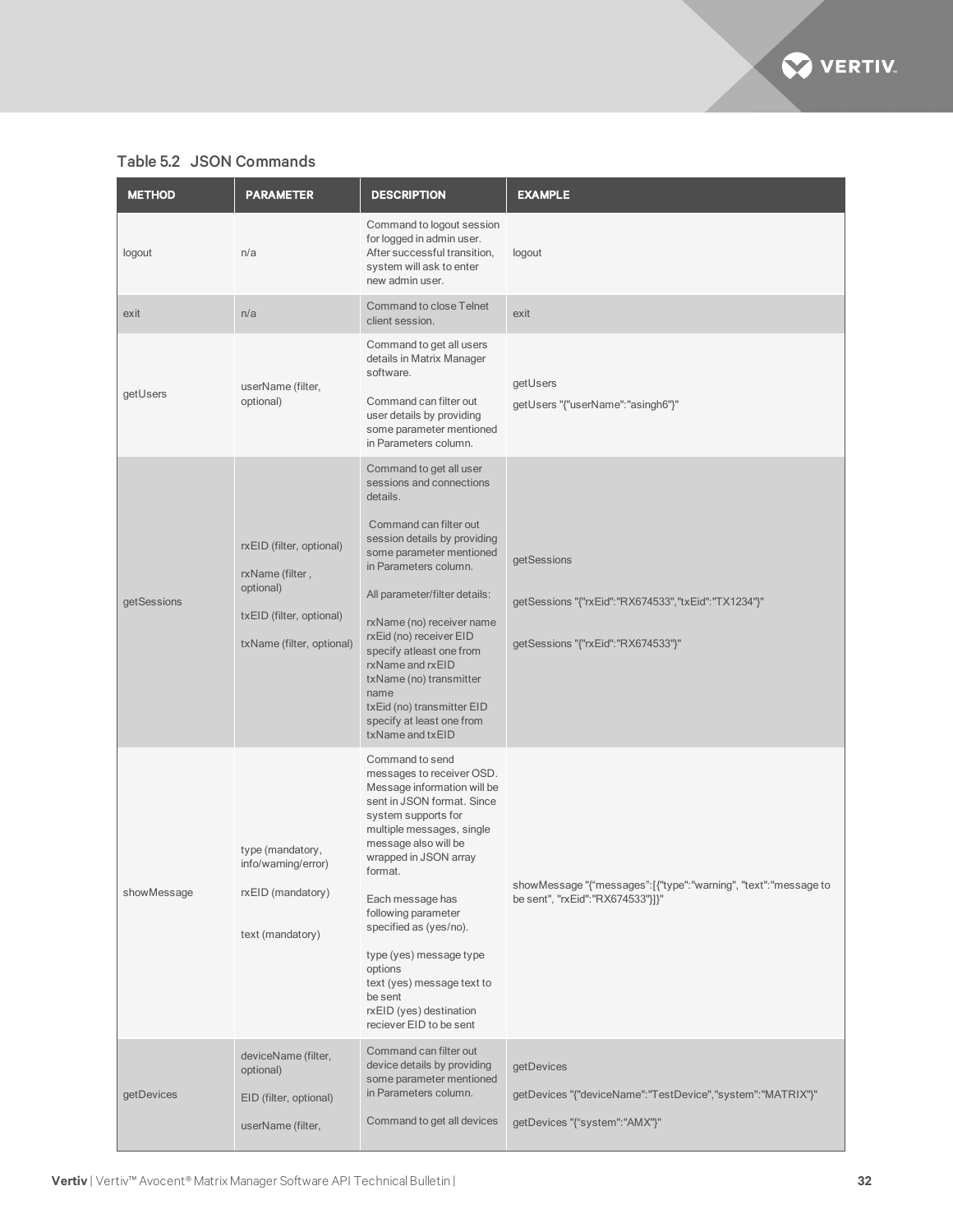

| <b>METHOD</b>     | <b>PARAMETER</b>                                                          | <b>DESCRIPTION</b>                                                                                                                                                                                                                                                                                                                                                             | <b>EXAMPLE</b>                                                  |
|-------------------|---------------------------------------------------------------------------|--------------------------------------------------------------------------------------------------------------------------------------------------------------------------------------------------------------------------------------------------------------------------------------------------------------------------------------------------------------------------------|-----------------------------------------------------------------|
|                   | optional)<br>deviceType(filter,<br>optional)<br>system (filter, optional) | details and filter the device<br>list with providing some<br>parameter (filter).<br>Details for filters:<br>deviceName (no) device<br>name of device<br>EID(no) devices<br>userName (no) userName<br>of user to show authorized<br>device for user<br>deviceType (no) device<br>type options tx/rx/swx<br>system (no) system type<br>MATRIX/AMX/HMX                            |                                                                 |
| getConnectionPath | rxEid<br>txEid                                                            | Command to get<br>connection path between<br>given receiver and<br>transmitter.<br>All parameters which are<br>required specified as<br>(yes/no).<br>rxName (no) receiver name<br>rxEid (no) receiver EID<br>specify at least one from<br>rxName and rxEID<br>txName (no) transmitter<br>name<br>txEid (no) transmitter's EID<br>specify at least one from<br>txName and txEID | getConnectionPath "{"rxEid": "RX674533", "txEid": "TX1234"}"    |
| getDevicesByUser  | userName(mandatory)                                                       | Command to get all device<br>details by given username.<br>All parameters which are<br>required specified as<br>(yes/no).<br>userName (yes) username<br>of user                                                                                                                                                                                                                | getDevicesByUser "{"userName":"asingh6"}"                       |
| forceLogin        | loginUserName<br>(mandatory)<br>rxEID(mandatory)                          | Command to invoke force<br>login to receiver OSD.<br>All parameters which are<br>required specified as<br>(yes/no).<br>loginUserName (yes) login<br>user Name which has<br>device access rxEID (yes)<br>receiver EID where user<br>logs in                                                                                                                                     | forceLogin "{"loginUserName": "asingh6", "rxEID": "RX674533"}"  |
| forceLogout       | loginUserName<br>(mandatory)<br>rxEID(mandatory)                          | Command to invoke force<br>logout from receiver OSD.<br>All parameters which are<br>required specified as<br>(yes/no).<br>loginUserName (yes) login<br>user name which has<br>device access rxEID (yes)                                                                                                                                                                        | forceLogout "{"loginUserName": "asingh6", "rxEID": "RX674533"}" |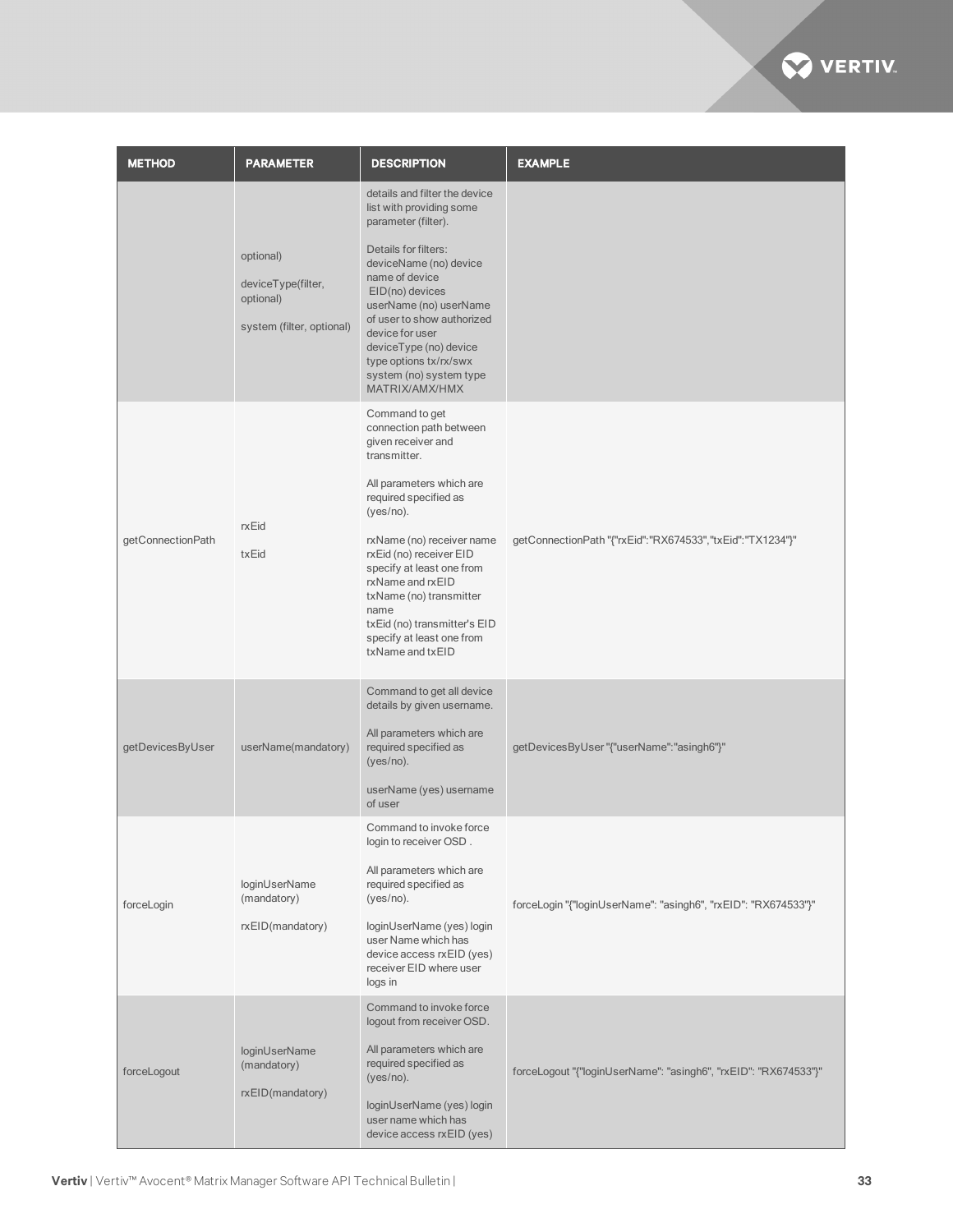

| <b>METHOD</b>   | <b>PARAMETER</b>                                                                                   | <b>DESCRIPTION</b>                                                                                                                                                                                                                                                                                                                                          | <b>EXAMPLE</b>                                                                                                    |
|-----------------|----------------------------------------------------------------------------------------------------|-------------------------------------------------------------------------------------------------------------------------------------------------------------------------------------------------------------------------------------------------------------------------------------------------------------------------------------------------------------|-------------------------------------------------------------------------------------------------------------------|
|                 |                                                                                                    | receiver EID where user<br>logs in                                                                                                                                                                                                                                                                                                                          |                                                                                                                   |
| forceConnect    | loginUserName<br>(mandatory)<br>rxEID(mandatory)<br>txEID(mandatory)<br>modeAllowed<br>(mandatory) | Command to invoke force<br>connect from given receiver<br>to transmitter.<br>All parameters which are<br>required specified as<br>(yes/no).<br>loginUserName (yes) login<br>user name which has<br>device access<br>rxEID (yes) receiver EID<br>where login user will log in<br>txEID (yes) transmitter EID<br>modeAllowed (yes) share<br>mode/private mode | forceConnect"<br>{"loginUserName":"asingh6","rxEID":"RX674533","txEID":"TX1234",<br>"modeAllowed": "share mode"}" |
| forceDisconnect | loginUserName<br>(mandatory)<br>rxEID(mandatory)<br>txEID(mandatory)                               | Command to invoke force<br>connect from given receiver<br>to transmitter.<br>All parameters which are<br>required specified as<br>(yes/no).<br>loginUserName (yes) login<br>user name which has<br>device access<br>rxEID (yes) receiver EID<br>where login user will log in<br>txEID (yes) transmitter EID                                                 | forceDisconnect"<br>{"loginUserName":"asingh6","rxEID":"RX674533","txEID":"TX1234"}"                              |